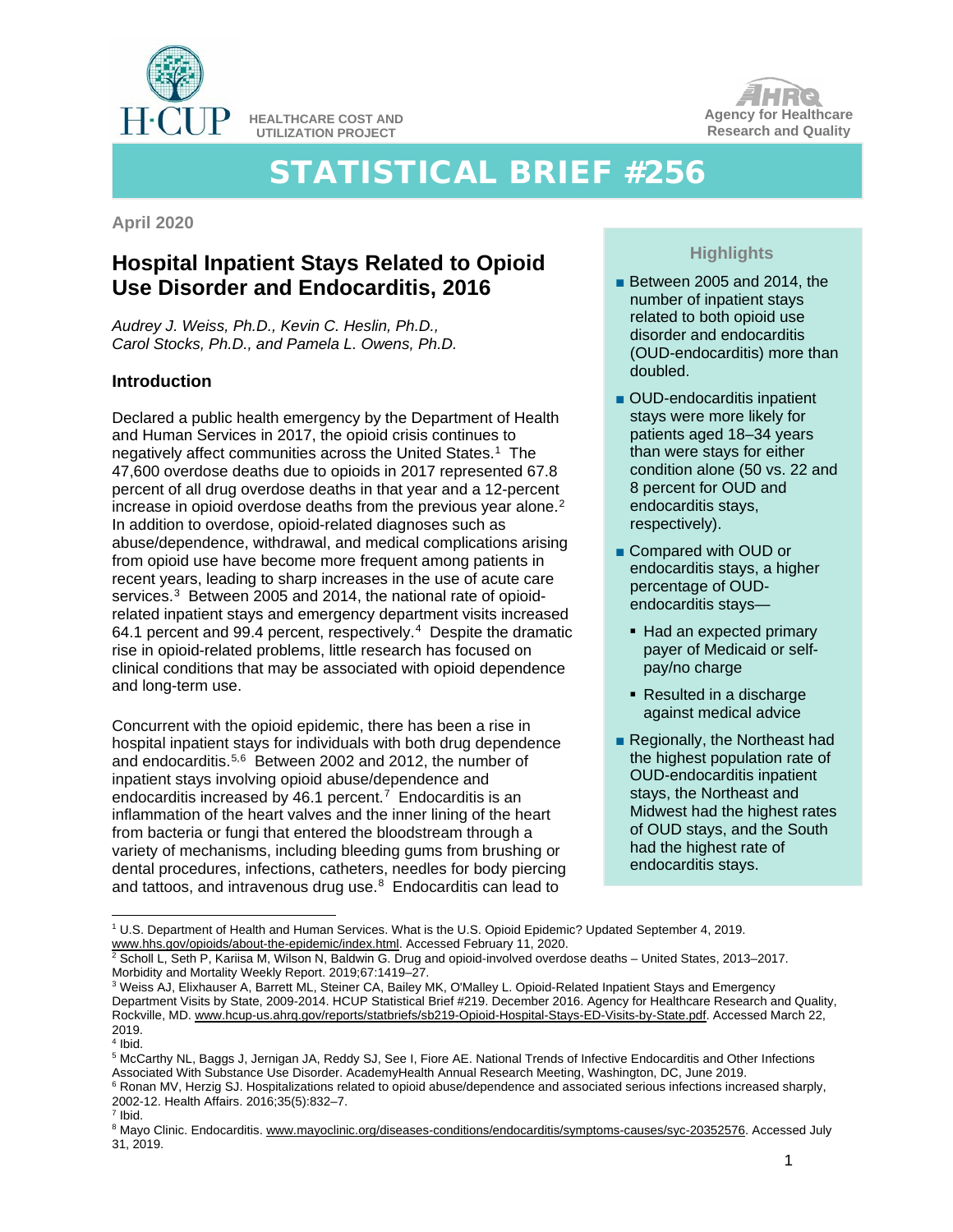severe complications such as heart failure, stroke, and pulmonary embolism, and if left untreated, the condition can be fatal.<sup>[9](#page-1-0)</sup> At least half of individuals with endocarditis will require heart valve replacement surgery.<sup>[10,](#page-1-1)[11](#page-1-2)</sup>

The specific relationship between opioid use disorder (defined here as opioid abuse, opioid dependence, opioid use, long-term opiate use, poisoning, and adverse effects) and endocarditis is not clear. For example, a bloodstream infection resulting in endocarditis may develop subsequent to a dental procedure and may co-occur in a patient being treated with opioids. Endocarditis also may result from illicit intravenous drug (opioid) use, one of many possible risk factors for endocarditis.

Using the National (Nationwide) Inpatient Sample (NIS), this Healthcare Cost and Utilization Project (HCUP) Statistical Brief presents statistics for three groups of inpatient stays for patients aged 18 years and older:

- 1. Those related to opioid use disorder and endocarditis (OUD-endocarditis stays)
- 2. Those related to opioid use disorder but not endocarditis (OUD stays)
- 3. Those related to endocarditis but not opioid use disorder (endocarditis stays)

Trends in inpatient stays for each group during 2005–2014 are presented, using International Classification of Diseases, Ninth Revision, Clinical Modification (ICD-9-CM) coded data. There are known discontinuities between the ICD-9-CM and the International Classification of Diseases, Tenth Revision, Clinical Modification (ICD-10-CM) coding systems that impact the identification of cases. Estimates related to OUD and endocarditis for 2016 based on ICD-10-CM data are presented, establishing new baseline estimates of such cases. The distribution of stays for each group is provided by select patient characteristics in 2016, along with the population rates by U.S. census region and division. Finally, the most common principal diagnoses are presented for each group of inpatient stays. Because of the large sample size of the NIS data, small differences can be statistically significant. Thus, only percentage differences greater than or equal to 10 percent are discussed in the text.

<span id="page-1-0"></span><sup>9</sup> Yang E, Frazee BW. Infective endocarditis. Emergency Medicine Clinics of North America. 2018;36:645–63.<br><sup>10</sup> Prendergast BD, Tornos P. Surgery for infective endocarditis: who and when? Circulation. 2010;121(9):1141–52.

<span id="page-1-2"></span><span id="page-1-1"></span>

<sup>&</sup>lt;sup>11</sup> Cleveland Clinic. Infective endocarditis surgery. Updated July 19, 2019[. my.clevelandclinic.org/health/treatments/17125-infective](https://my.clevelandclinic.org/health/treatments/17125-infective-endocarditis-surgery)[endocarditis-surgery.](https://my.clevelandclinic.org/health/treatments/17125-infective-endocarditis-surgery) Accessed July 31, 2019.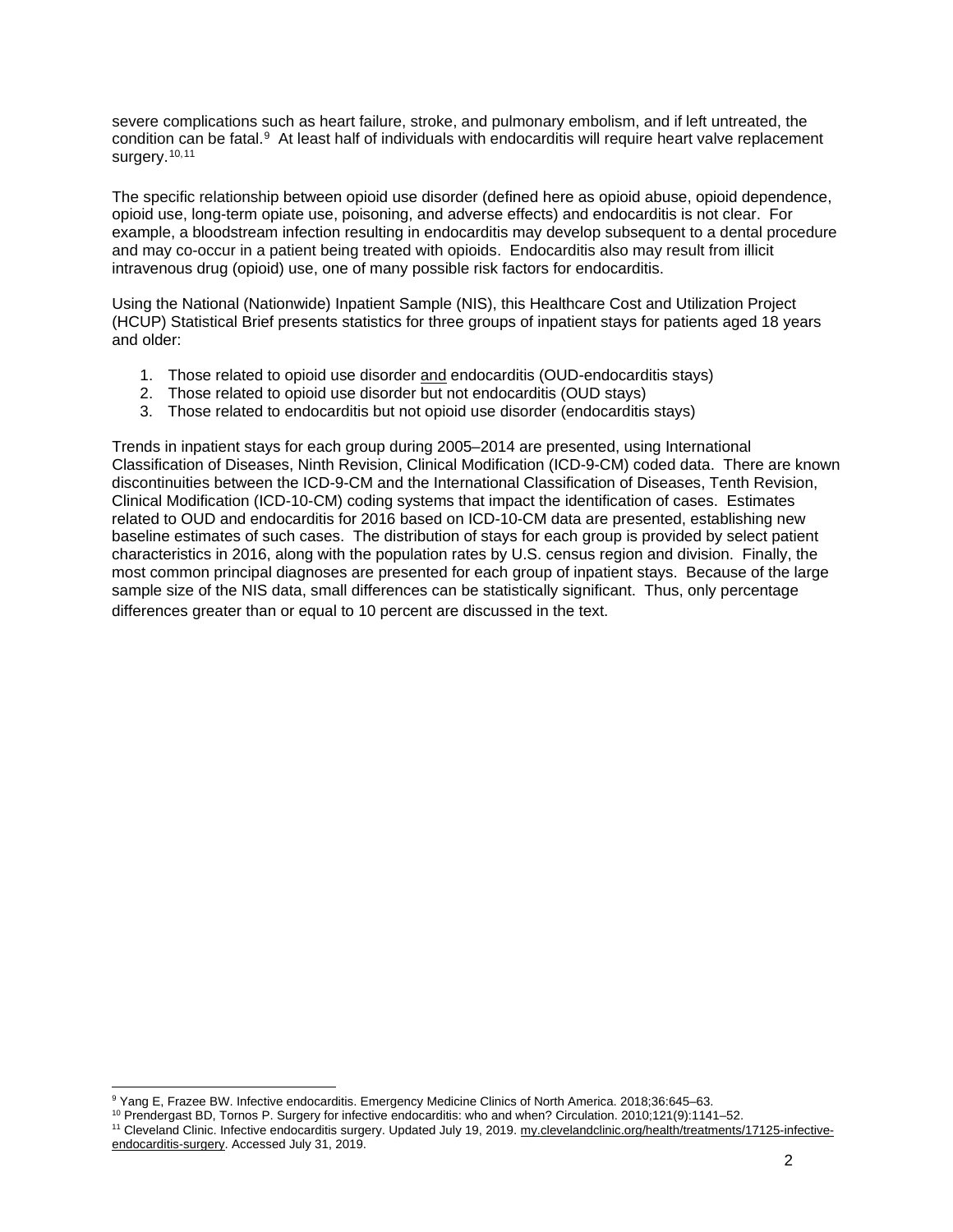# **Findings**

*Trends in inpatient stays related to opioid use disorder and/or endocarditis, 2005–2014* Figure 1 presents the total number of inpatient stays with any diagnosis related to opioid use disorder and/or endocarditis in 4 years: 2005, 2010, 2014, and 2016. [12](#page-2-0)





Note: The solid bars represent data under the International Classification of Diseases Ninth Revision, Clinical Modification (ICD-9- CM) coding system, and the diagonal bars represent data under the International Classification of Diseases, Tenth Revision, Clinical Modification (ICD-10-CM) coding system.

a Please note the differences in scales used in the y-axis across the three bar charts.

Source: Agency for Healthcare Research and Quality (AHRQ), Healthcare Cost and Utilization Project (HCUP), National (Nationwide) Inpatient Sample (NIS), 2005, 2010, 2014, 2016

#### ■ **The number of OUD-endocarditis inpatient stays more than doubled between 2005 and 2014.**

Between 2005 and 2014, the number of OUD-endocarditis inpatient stays increased by 122 percent, from 3,007 stays in 2005 to 6,685 stays in 2014. In 2016, there were 13,125 OUD-endocarditis stays.

#### ■ Between 2005 and 2014, the percentage change in the number of OUD inpatient stays was ten **times the percentage change in the number of endocarditis stays.**

The number of OUD inpatient stays increased 80 percent between 2005 and 2014, from 416,173 stays in 2005 to 747,735 stays in 2014. In contrast, the number of endocarditis stays increased 8 percent, from 61,081 in 2005 to 66,210 in 2014.

Abbreviation: OUD, opioid use disorder

<span id="page-2-0"></span><sup>&</sup>lt;sup>12</sup> Because of the change in clinical coding system in 2015, from the International Classification of Diseases Ninth Revision, Clinical Modification (ICD-9-CM) to the International Classification of Diseases, Tenth Revision, Clinical Modification (ICD-10-CM), the coding and identification of stays related to opioid use disorder and/or endocarditis changed. For example, beginning in 2016, ICD-10-CM codes became available to identify cases with opioid use and opiate long-term use. Thus, we describe the trends based on data from the period 2005–2014 and 2016 separately.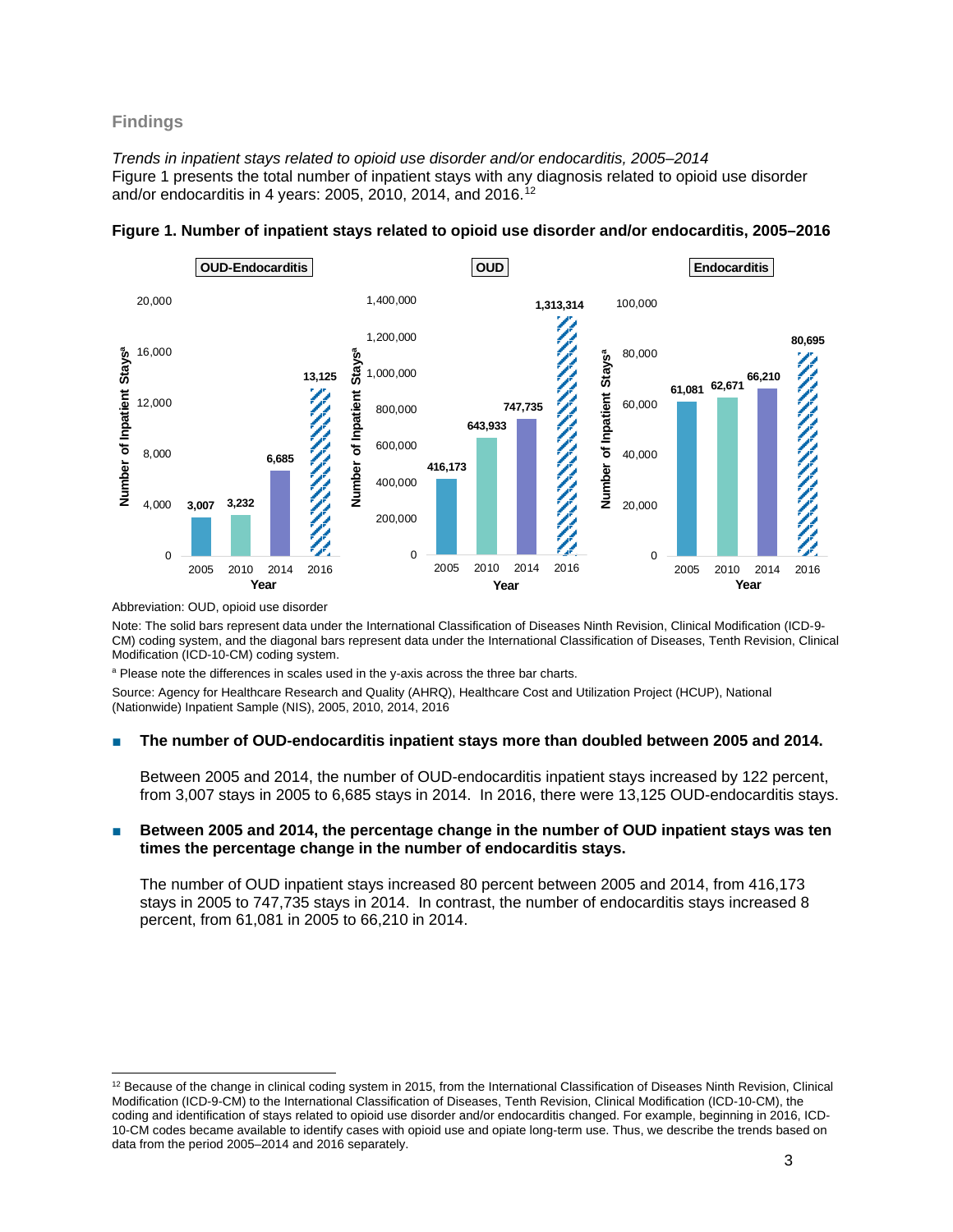*Characteristics of inpatient stays related to opioid use disorder and/or endocarditis, 2016* Table 1 summarizes the distribution of inpatient stays with any diagnosis of opioid use disorder and/or endocarditis, by select patient characteristics in 2016. Figures 2 and 3 present the distributions by expected primary payer (Figure 2) and discharge status (Figure 3).

| <b>Characteristic</b>                     | <b>OUD-</b><br>endocarditis | <b>OUD</b> | <b>Endocarditis</b> |
|-------------------------------------------|-----------------------------|------------|---------------------|
| Total number of inpatient stays           | 13,125                      | 1,313,314  | 80,695              |
| Specific opioid diagnosis, % <sup>a</sup> |                             |            |                     |
| Opioid abuse/dependence                   | 82.3                        | 50.6       | n/a                 |
| Opioid use                                | 5.5                         | 5.0        | n/a                 |
| Poisoning                                 | 1.8                         | 4.8        | n/a                 |
| Adverse effects                           | 3.5                         | 13.7       | n/a                 |
| Long-term use of opiates                  | 6.9                         | 25.8       | n/a                 |
| Sex, % <sup>b</sup>                       |                             |            |                     |
| Female                                    | 52.8                        | 52.8       | 45.8                |
| Male                                      | 47.1                        | 47.1       | 54.2                |
| Age, years, %                             |                             |            |                     |
| $18 - 34$                                 | 49.8                        | 21.6       | 8.2                 |
| $35 - 49$                                 | 27.5                        | 22.1       | 12.0                |
| $50 - 64$                                 | 15.4                        | 31.0       | 24.6                |
| $65 - 79$                                 | 5.3                         | 18.4       | 31.6                |
| $80+$                                     | 2.0                         | 6.8        | 23.7                |
| Community-level income, %                 |                             |            |                     |
| Low income (quartile 1)                   | 37.1                        | 32.9       | 32.7                |
| Middle income (quartiles 2-3)             | 45.4                        | 48.0       | 46.8                |
| High income (quartile 4)                  | 14.9                        | 16.8       | 18.3                |
| Missing                                   | 2.6                         | 2.3        | 2.2                 |
| Patient location, %                       |                             |            |                     |
| Metro                                     | 83.3                        | 83.9       | 80.1                |
| Rural-adjacent to metro                   | 10.0                        | 10.1       | 12.9                |
| Rural-remote                              | 5.4                         | 5.1        | 6.4                 |
| Missing                                   | 1.3                         | 0.9        | 0.6                 |

**Table 1. Characteristics of inpatient stays related to opioid use disorder and/or endocarditis, 2016**

Abbreviations: n/a, not applicable; OUD, opioid use disorder

a Some discharges included more than one opioid diagnosis type. For this table, discharges were categorized into only one opioid diagnosis category using the following hierarchy: opioid abuse/dependence, opioid use, poisoning, adverse effects, long-term use of opiates.

b Patient sex was missing for less than 0.1 percent of discharges in each group.

Source: Agency for Healthcare Research and Quality (AHRQ), Healthcare Cost and Utilization Project (HCUP), National Inpatient Sample (NIS), 2016

There were differences in the types of opioid diagnoses listed on an inpatient record, **depending on whether there was a coexisting diagnosis of endocarditis.** 

The majority of OUD-endocarditis inpatient stays included a diagnosis of opioid abuse/dependence (82.3 percent), whereas only about half of OUD stays involved an opioid abuse/dependence diagnosis (50.6 percent). Diagnoses of adverse effects and long-term use of opiates were more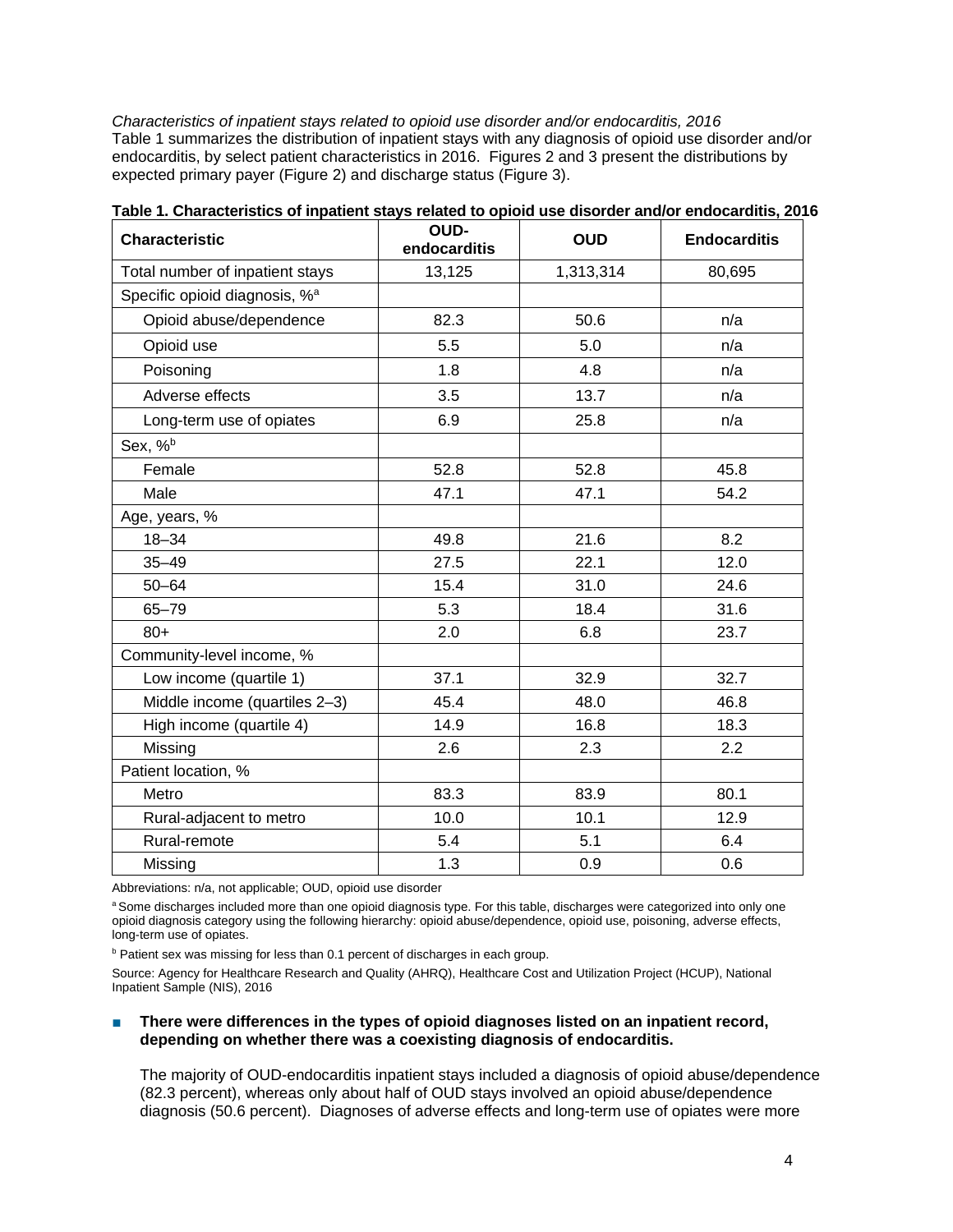common among OUD stays than among OUD-endocarditis stays (adverse effects: 13.7 vs. 3.5 percent; long-term use of opiates: 25.8 vs. 6.9 percent).

#### ■ A larger percentage of OUD-endocarditis inpatient stays were for patients aged 18–34 years **and for patients from the lowest-income communities compared with inpatient stays for either condition alone.**

Among OUD-endocarditis inpatient stays, approximately half (49.8 percent) involved patients aged 18–34 years. In contrast, this age group represented 21.6 percent of OUD stays and 8.2 percent of endocarditis stays.

A larger percentage of OUD-endocarditis inpatient stays were for patients from the lowest-income communities (37.1 percent) compared with OUD stays (32.9 percent) or endocarditis stays (32.7 percent). In contrast, a larger percentage of endocarditis stays were for patients from the highestincome communities (18.3 percent) compared with OUD-endocarditis stays (14.9 percent).

#### ■ Compared with OUD-endocarditis stays and OUD stays, a larger percentage of endocarditis **inpatient stays were for older patients.**

Patients aged 50 years and older constituted 79.9 percent of endocarditis inpatient stays, 56.2 percent of OUD stays, and 22.7 percent of OUD-endocarditis stays.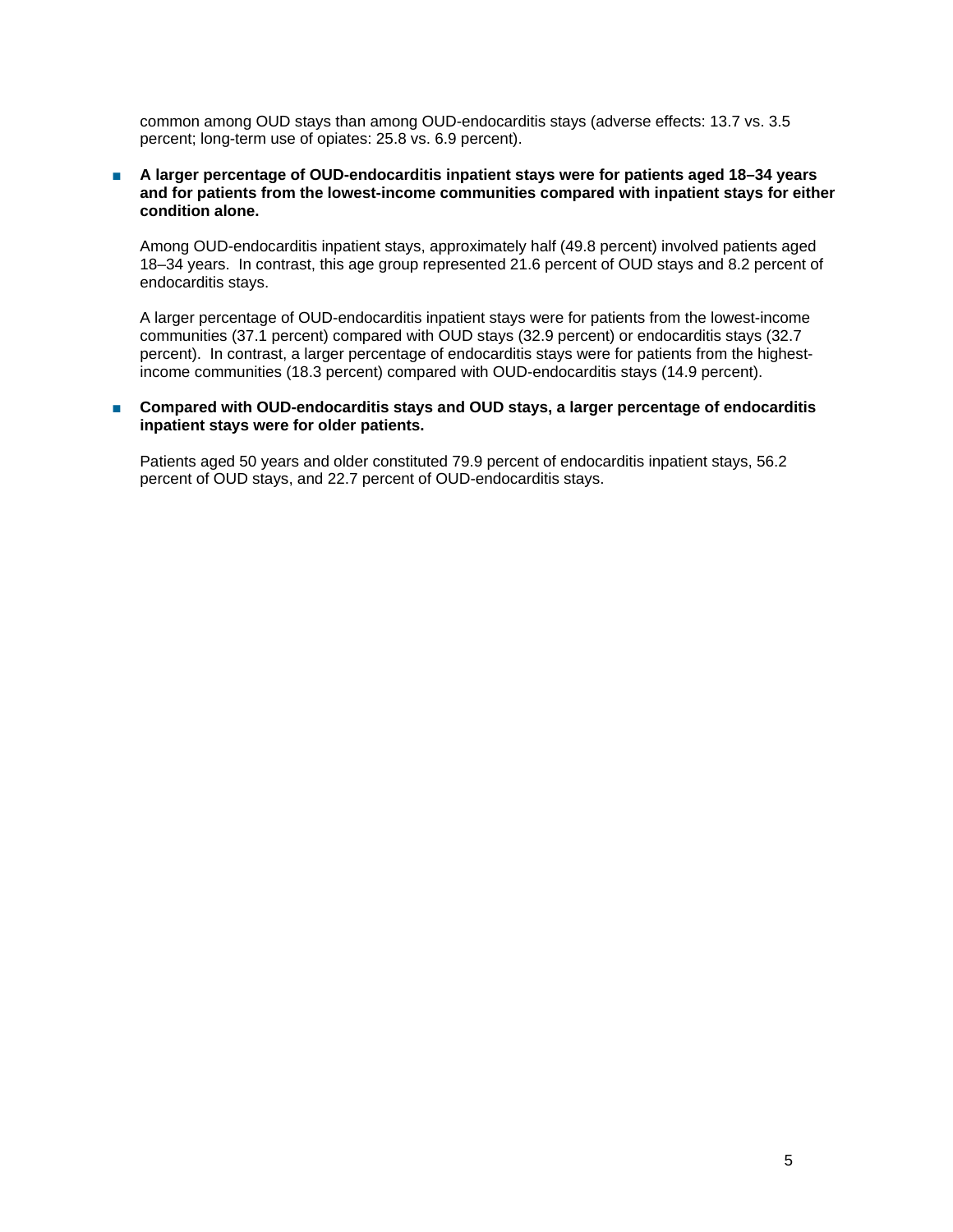Figure 2 presents the distribution of inpatient stays with any diagnosis related to opioid use disorder and/or endocarditis by expected primary payer in 2016.



**Figure 2. Expected primary payer of inpatient stays related to opioid use disorder and/or endocarditis, 2016**

Abbreviation: OUD, opioid use disorder

Note: Expected payer was missing for less than 0.2 percent of discharges in each group.

a Self-pay/No charge: includes self-pay, no charge, charity, and no expected payment.

Source: Agency for Healthcare Research and Quality (AHRQ), Healthcare Cost and Utilization Project (HCUP), National Inpatient Sample (NIS), 2016

#### ■ Medicaid was the expected payer for more than half of OUD-endocarditis inpatient stays in **2016.**

More than half of OUD-endocarditis inpatient stays had Medicaid as the expected primary payer (54.1 percent). In contrast, Medicaid was the expected payer for 30.9 percent of OUD stays and 14.2 percent of endocarditis stays.

The percentage of stays that were expected to be self-pay/no charge also was higher for OUDendocarditis stays (13.3 percent) than for OUD stays (5.5 percent) or endocarditis stays (4.1 percent).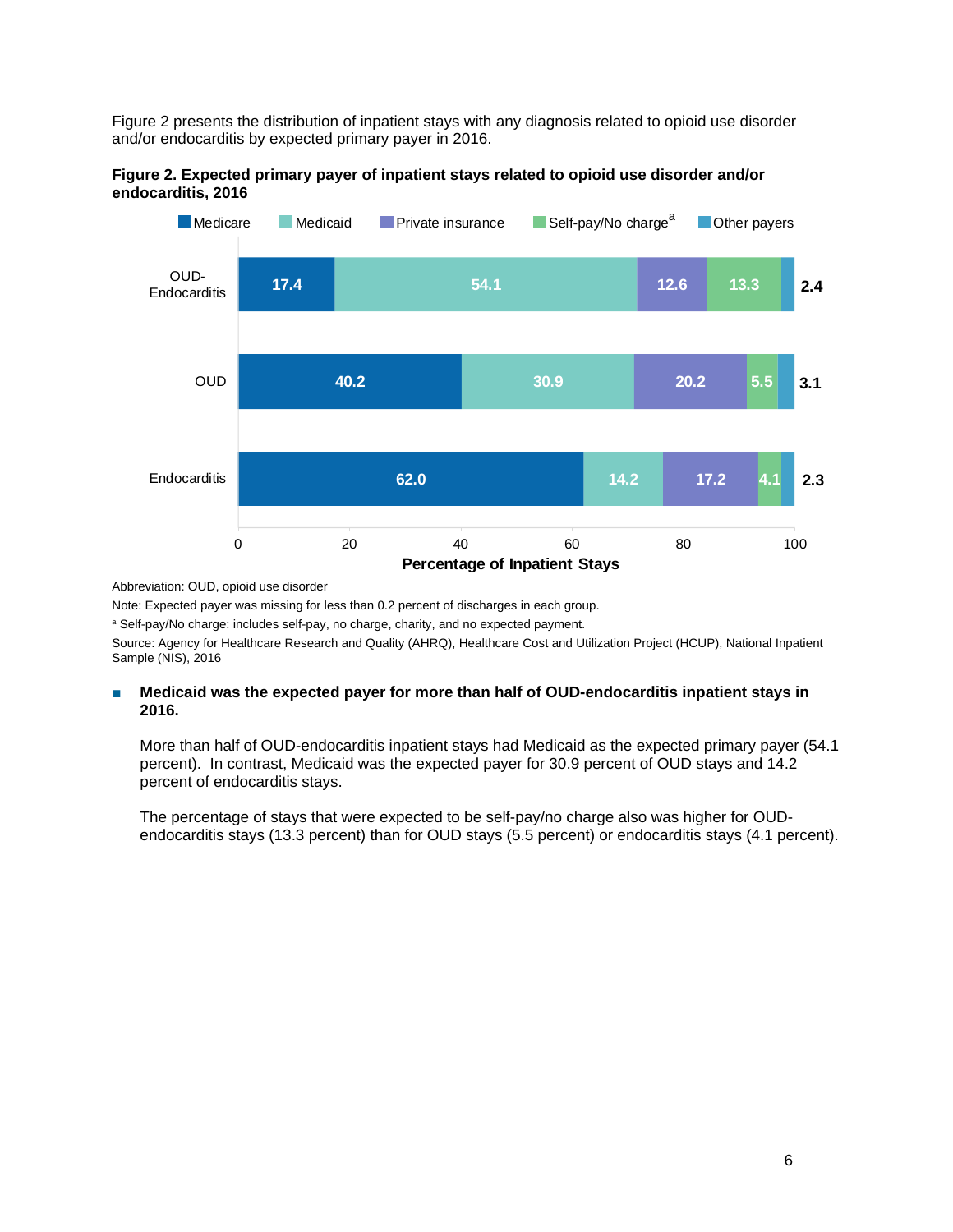Figure 3 presents the distribution of inpatient stays related to opioid use disorder and/or endocarditis by discharge status in 2016.





Abbreviation: OUD, opioid use disorder

Note: Discharge status was missing or destination was unknown for less than 0.3 percent of discharges in each group. Source: Agency for Healthcare Research and Quality (AHRQ), Healthcare Cost and Utilization Project (HCUP), National Inpatient Sample (NIS), 2016

#### ■ **Nearly one-fifth of OUD-endocarditis inpatient stays were discharged against medical advice.**

Among OUD-endocarditis inpatient stays, 17.8 percent resulted in discharge against medical advice, compared with 5.4 percent of OUD stays and 1.9 percent of endocarditis stays.

Just over one-third of OUD-endocarditis stays resulted in routine discharge or discharge to home health care (37.5 percent), compared with three-fourths of OUD stays (74.2 percent) and nearly half of endocarditis stays (48.6 percent).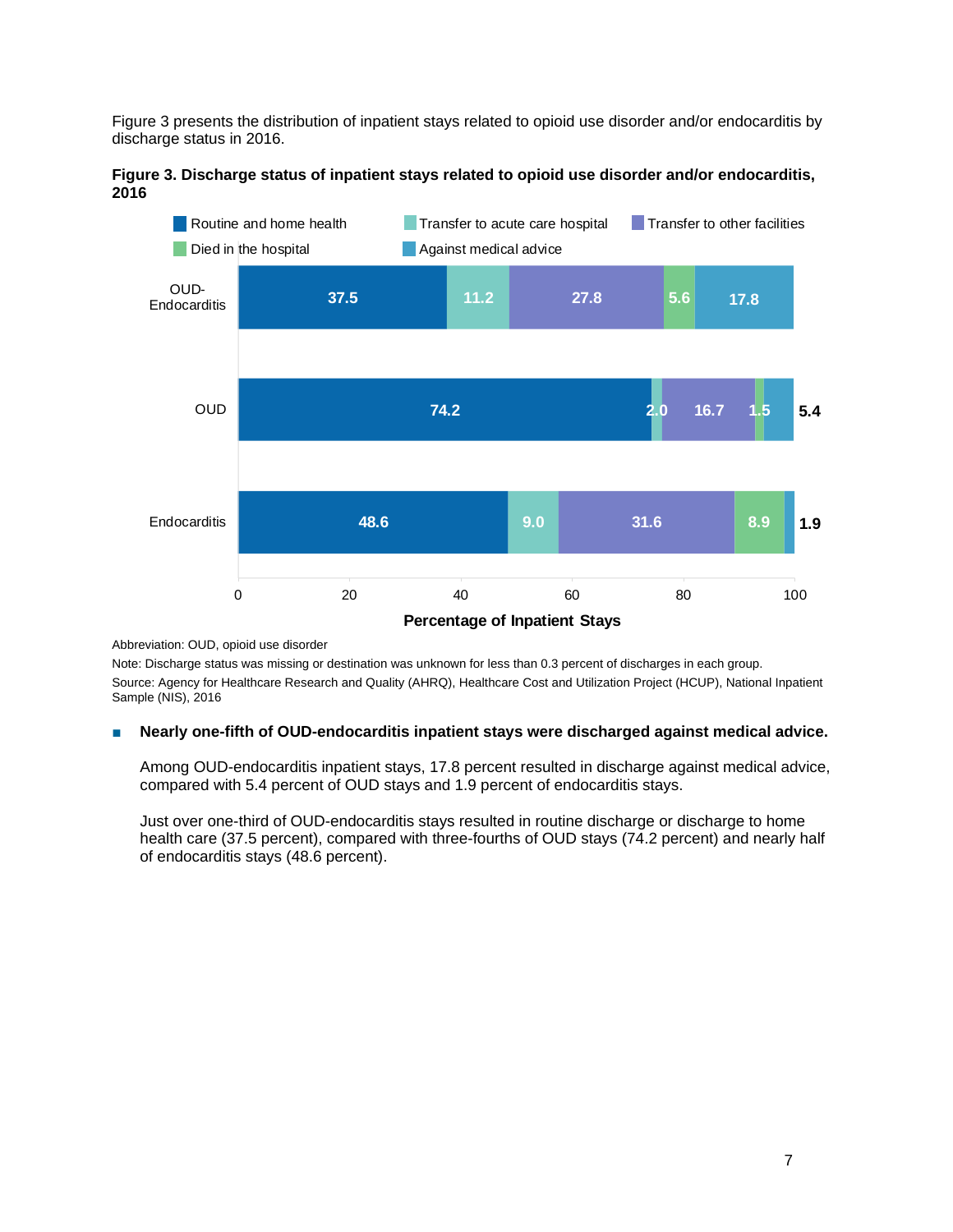*Geographic variation in inpatient stays related to opioid use disorder and endocarditis, 2016* Table 2 presents the population rate of inpatient stays related to opioid use disorder and/or endocarditis, by the U.S. census region and division of the hospital in which patients were treated in 2016.

| U.S. census region        | Rate of inpatient stays (per 100,000 population) |            |                     |  |  |  |
|---------------------------|--------------------------------------------------|------------|---------------------|--|--|--|
| and division              | <b>OUD-endocarditis</b>                          | <b>OUD</b> | <b>Endocarditis</b> |  |  |  |
| Northeast                 | 6.4                                              | 608.2      | 33.4                |  |  |  |
| New England               | 8.7                                              | 665.2      | 29.6                |  |  |  |
| Middle Atlantic           | 5.5                                              | 587.7      | 34.7                |  |  |  |
| <b>Midwest</b>            | 4.7                                              | 567.9      | 32.3                |  |  |  |
| <b>East North Central</b> | 5.5                                              | 610.1      | 33.1                |  |  |  |
| <b>West North Central</b> | 2.8                                              | 473.4      | 30.6                |  |  |  |
| South                     | 5.4                                              | 497.6      | 37.2                |  |  |  |
| South Atlantic            | 6.2                                              | 550.2      | 38.5                |  |  |  |
| East South Central        | 9.6                                              | 644.5      | 46.8                |  |  |  |
| West South Central        | 2.0                                              | 335.5      | 30.4                |  |  |  |
| West                      | 4.8                                              | 481.4      | 24.3                |  |  |  |
| Mountain                  | 4.8                                              | 555.9      | 23.6                |  |  |  |
| Pacific                   | 4.8                                              | 448.4      | 24.6                |  |  |  |

| Table 2. Rate per 100,000 population of inpatient stays related to opioid use disorder |
|----------------------------------------------------------------------------------------|
| and/or endocarditis, by U.S. census region and division, 2016                          |

Abbreviation: OUD, opioid use disorder

Source: Agency for Healthcare Research and Quality (AHRQ), Healthcare Cost and Utilization Project (HCUP), National Inpatient Sample (NIS), 2016

## ■ The population rate of inpatient stays related to opioid use disorder and/or endocarditis varied **across and within census regions.**

The Northeast had the highest population rate of OUD-endocarditis inpatient stays (6.4 per 100,000 population) compared with the other regions, whereas the Midwest and West had the lowest rates (4.7 and 4.8). The Northeast and Midwest had the highest rate of OUD stays (608.2 and 567.9), and the West and South had the lowest rates (481.4 and 497.6). The South had the highest rate of endocarditis stays (37.2), whereas the West had the lowest rate (24.3).

The rate of stays related to opioid use disorder and/or endocarditis also varied within census regions. For example, within the South census region, the East South Central division had the highest rate compared with the other two divisions for all types of stays, with the rate of OUD-endocarditis stays nearly 5 times higher in the East South Central division versus the West South Central division.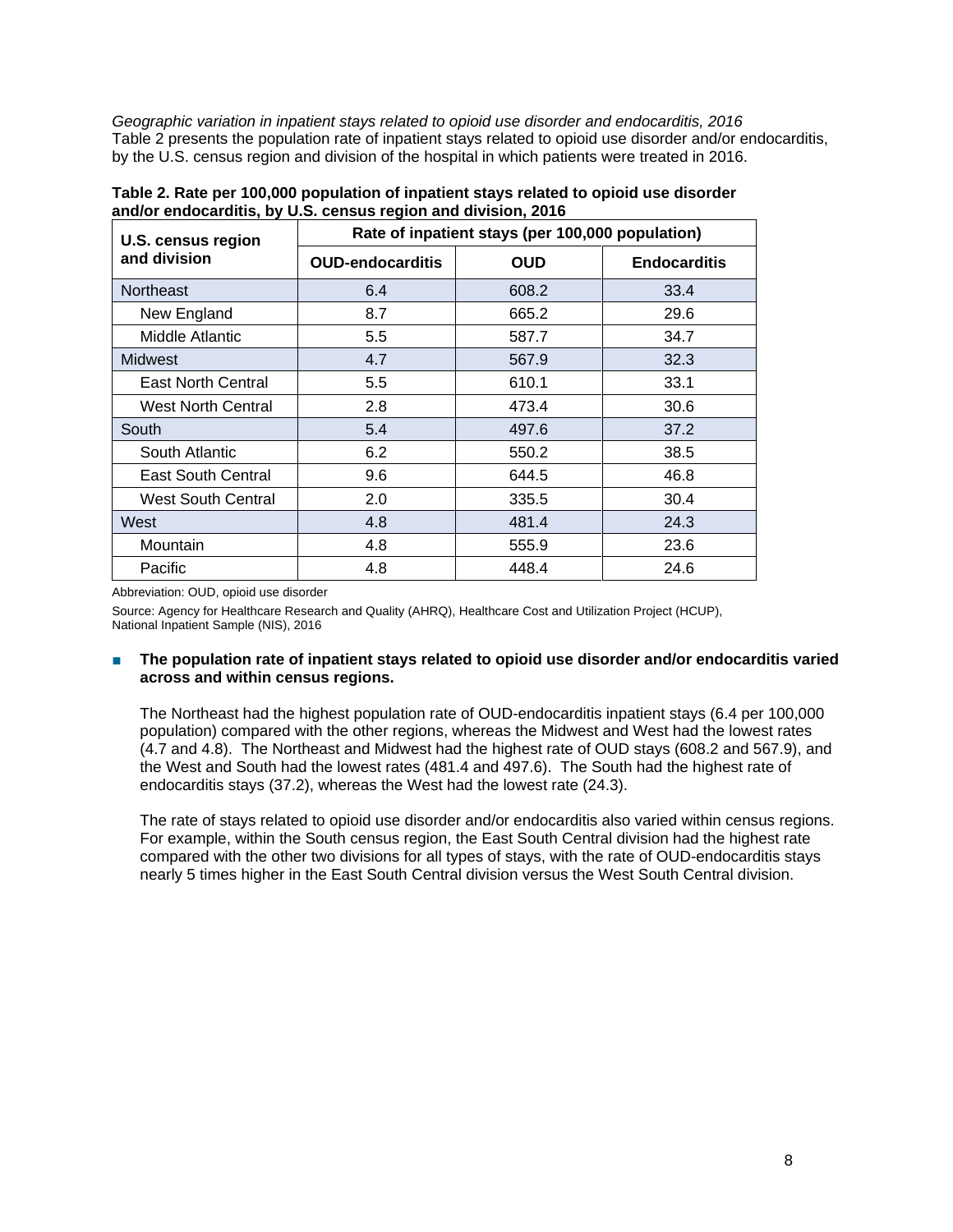*Most common reason for inpatient stays related to opioid use disorder and/or endocarditis, 2016* Table 3 presents the top 10 principal diagnoses among inpatient stays with any diagnosis of opioid use disorder and/or endocarditis in 2016.

| Table 3. Top 10 principal diagnoses of inpatient stays related to opioid use disorder and/or |  |
|----------------------------------------------------------------------------------------------|--|
| endocarditis, 2016                                                                           |  |

| <b>Principal diagnosis</b><br>(CCSR category) <sup>a</sup>          |                | <b>OUD-endocarditis</b> |              | <b>OUD</b>     |                    |                       | <b>Endocarditis</b> |                    |                       |
|---------------------------------------------------------------------|----------------|-------------------------|--------------|----------------|--------------------|-----------------------|---------------------|--------------------|-----------------------|
|                                                                     |                | of stays<br>Number      | Stays,<br>ॱ% | Rank           | Number<br>of stays | Stays, $\frac{9}{96}$ | Rank                | of stays<br>Number | Stays, $\frac{8}{96}$ |
| <b>Total number of stays</b>                                        |                | 13,125                  | 100.0        |                | 1,313,314          | 100.0                 |                     | 80,695             | 100.0                 |
| Septicemia (INF002)                                                 | 1              | 5,640                   | 43.0         | $\overline{2}$ | 85,115             | 6.5                   | $\overline{1}$      | 20,360             | 25.2                  |
| Endocarditis and endocardial<br>disease (CIR004)                    | $\overline{2}$ | 3,075                   | 23.4         |                |                    |                       | $\overline{2}$      | 10,100             | 12.5                  |
| Complication of cardiovascular<br>device, implant or graft (INJ033) | 3              | 915                     | 7.0          |                |                    |                       | 3                   | 8,220              | 10.2                  |
| Opioid-related disorders<br>(MBD018)                                | $\overline{4}$ | 265                     | 2.0          | $\mathbf{1}$   | 144,125            | 11.0                  |                     |                    |                       |
| Skin and subcutaneous tissue<br>infections (SKN001)                 | 5              | 235                     | 1.8          | 4              | 44,860             | 3.4                   |                     |                    |                       |
| Complication of other surgical or<br>medical care, injury (INJ037)  | 6              | 230                     | 1.8          |                |                    |                       | 6                   | 1,805              | 2.2                   |
| Other specified complications in<br>pregnancy (PRG028)              |                | 155                     | 1.2          |                |                    |                       |                     |                    |                       |
| Osteomyelitis (MUS002)                                              | 8              | 135                     | 1.0          |                |                    |                       |                     |                    |                       |
| Pneumonia (RSP002)                                                  | 9              | 115                     | 0.9          | 10             | 26,425             | 2.0                   | $\overline{7}$      | 1,540              | 1.9                   |
| Cerebral infarction (CIR020)                                        | 10             | 110                     | 0.8          |                |                    |                       | 5                   | 1,810              | 2.2                   |
| Depressive disorders (MBD002)                                       |                |                         |              | 3              | 54,325             | 4.1                   |                     |                    |                       |
| Osteoarthritis (MUS006)                                             |                |                         |              | 5              | 36,450             | 2.8                   |                     |                    |                       |
| Spondylopathies/<br>spondyloarthropathy (MUS011)                    |                |                         |              | 6              | 31,710             | 2.4                   |                     |                    |                       |
| COPD and bronchiectasis<br>(RSP008)                                 |                |                         |              | $\overline{7}$ | 28,005             | 2.1                   |                     |                    |                       |
| Alcohol-related disorders<br>(MBD017)                               |                |                         |              | 8              | 27,910             | 2.1                   |                     |                    |                       |
| Bipolar and related disorders<br>(MBD003)                           |                |                         |              | 9              | 27,280             | 2.1                   |                     |                    |                       |
| Heart failure (CIR019)                                              |                |                         |              |                |                    |                       | 4                   | 4,710              | 5.8                   |
| Acute myocardial infarction<br>(CIR009)                             |                |                         |              |                |                    |                       | 8                   | 1,415              | 1.8                   |
| Cardiac dysrhythmias (CIR017)                                       |                |                         |              |                |                    |                       | 9                   | 1,380              | 1.7                   |
| Acute and unspecified renal failure<br>(GEN002)                     |                |                         |              |                |                    |                       | 10                  | 1,195              | 1.5                   |
| Top 10 principal diagnoses                                          |                | 10,875                  | 82.9         |                | 506,205            | 38.5                  |                     | 52,535             | 65.1                  |

Abbreviations: CCSR, Clinical Classifications Software Refined; COPD, chronic obstructive pulmonary disease; OUD, opioid use disorder

a Principal diagnosis was grouped using the CCSR for International Classification of Diseases, Tenth Revision, Clinical Modification (ICD-10-CM) diagnoses.

Source: Agency for Healthcare Research and Quality (AHRQ), Healthcare Cost and Utilization Project (HCUP), National Inpatient Sample (NIS), 2016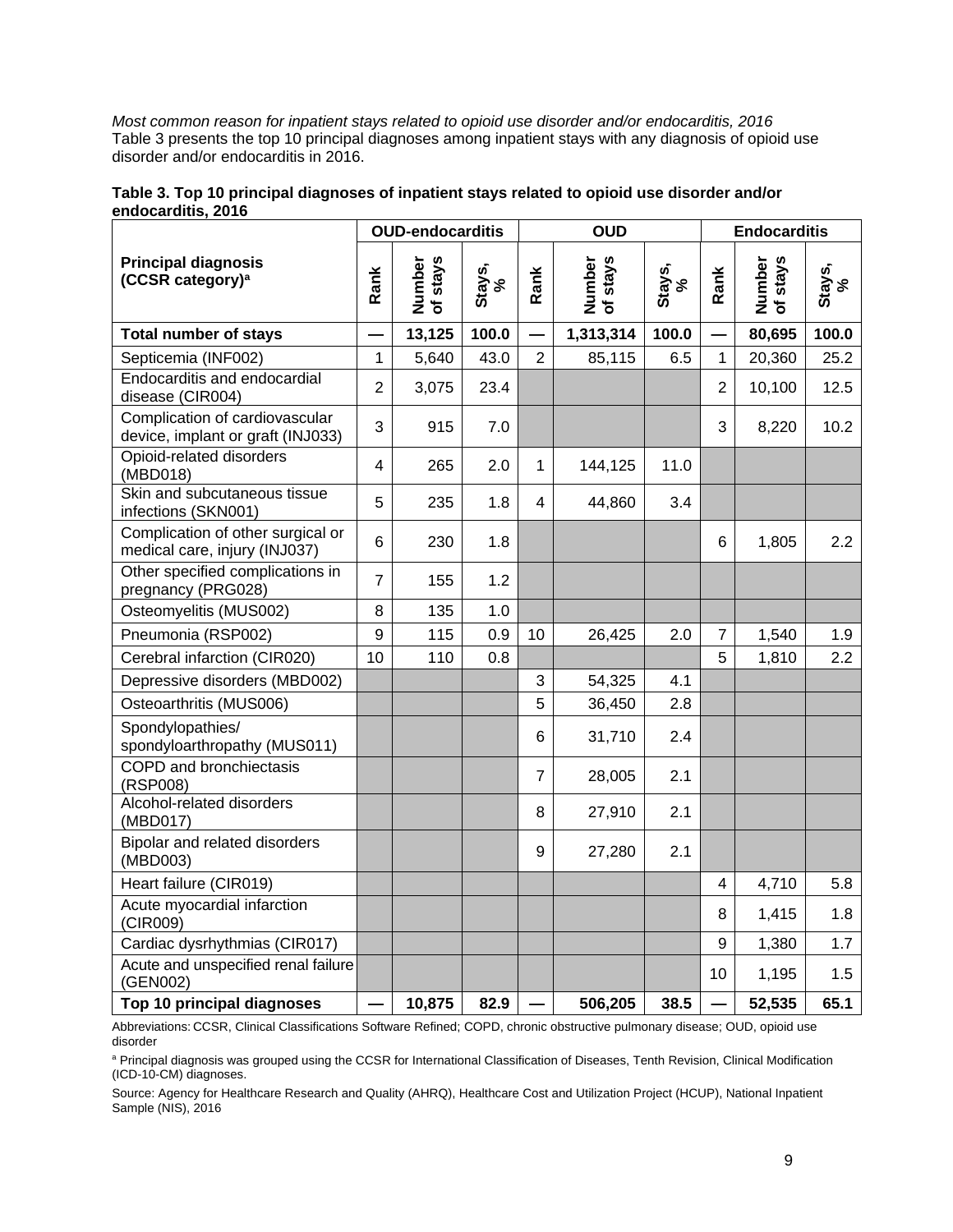#### ■ Septicemia was the principal diagnosis for over 40 percent of OUD-endocarditis inpatient **stays and one-fourth of endocarditis stays.**

Septicemia was the most common reason for OUD-endocarditis inpatient stays (43.0 percent of stays) and for endocarditis stays (25.2 percent of stays). Septicemia was the second most common reason for OUD stays (6.5 percent of stays).

#### ■ **Endocarditis was the principal diagnosis for nearly one in four OUD-endocarditis inpatient stays and one in eight endocarditis stays.**

Behind septicemia, endocarditis was the second most common reason for OUD-endocarditis inpatient stays (23.4 percent of stays) and for endocarditis stays (12.5 percent of stays).

#### ■ Four of the top 10 reasons for OUD inpatient stays involved mental or substance use **disorders.**

Among OUD inpatient stays, 4 of the top 10 principal diagnoses involved mental or substance use disorders—opioid-related disorders (11.0 percent of stays), depressive disorders (4.1 percent), alcohol-related disorders (2.1 percent), and bipolar and related disorders (2.1 percent)—accounting for approximately one in five OUD stays.

#### ■ The 10 most common principal diagnoses accounted for a larger percentage of OUD**endocarditis inpatient stays than OUD or endocarditis stays.**

Two-thirds of OUD-endocarditis inpatient stays were for either septicemia or endocarditis (43.0 and 23.4 percent of stays, respectively). The 10 most common principal diagnoses accounted for 82.9 percent of all OUD-endocarditis stays.

In addition to opioid-related disorders (11.0 percent), the most common principal diagnoses for OUD stays were septicemia (6.5 percent) and depressive disorders (4.1 percent). The 10 most common principal diagnoses accounted for just over one-third (38.5 percent) of all OUD stays.

Nearly half of endocarditis stays had a principal diagnosis of septicemia (25.2 percent of stays), endocarditis (12.5 percent), or complication of cardiovascular device (10.2 percent). The 10 most common principal diagnoses accounted for 65.1 percent of all endocarditis stays.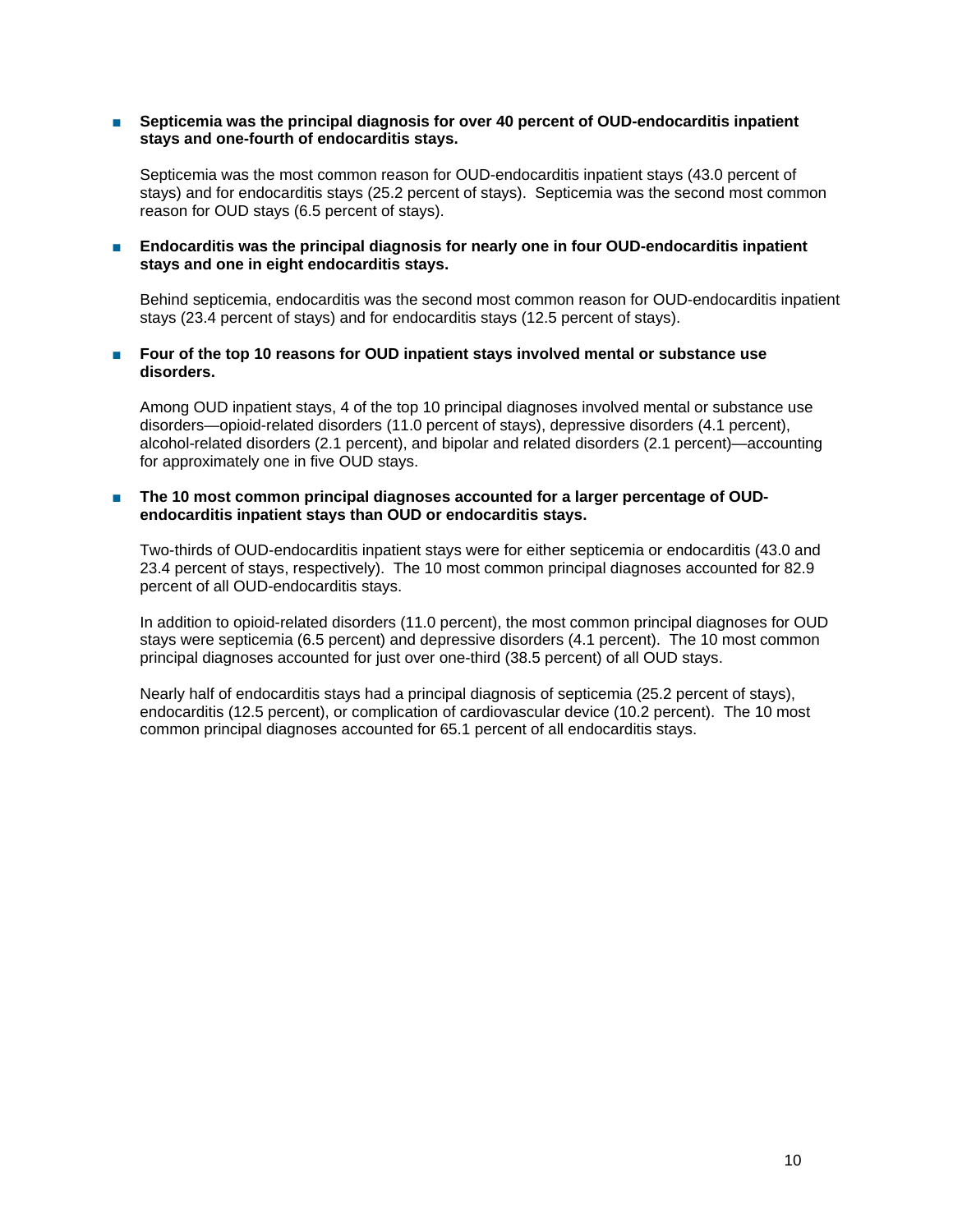## **About Statistical Briefs**

Healthcare Cost and Utilization Project (HCUP) Statistical Briefs provide basic descriptive statistics on a variety of topics using HCUP administrative healthcare data. Topics include hospital inpatient, ambulatory surgery, and emergency department use and costs, quality of care, access to care, medical conditions, procedures, and patient populations, among other topics. The reports are intended to generate hypotheses that can be further explored in other research; the reports are not designed to answer in-depth research questions using multivariate methods.

#### **Data Source**

The estimates in this Statistical Brief are based upon data from the HCUP 2016 National Inpatient Sample (NIS). Historical data were drawn from the 2005, 2010, and 2014 National (Nationwide) Inpatient Sample (NIS). Supplemental sources included population denominator data for use with HCUP databases, derived from information available from the U.S. Census Bureau.<sup>[13](#page-10-0)</sup>

#### **Definitions**

#### *Diagnoses, ICD-9-CM, ICD-10-CM, and Clinical Classifications Software Refined (CCSR) for ICD-10-CM diagnoses*

The *principal diagnosis* is that condition established after study to be chiefly responsible for the patient's admission to the hospital. *Secondary diagnoses* are concomitant conditions that coexist at the time of admission or develop during the stay. *All-listed diagnoses* include the principal diagnosis plus these additional secondary conditions.

ICD-9-CM is the International Classification of Diseases, Ninth Revision, Clinical Modification, which assigns numeric codes to diagnoses. There are approximately 14,000 ICD-9-CM diagnosis codes.

ICD-10-CM is the International Classification of Diseases, Tenth Revision, Clinical Modification. In October 2015, ICD-10-CM replaced the ICD-9-CM diagnosis coding system with the ICD-10-CM diagnosis coding system for most inpatient and outpatient medical encounters. There are over 70,000 ICD-10-CM diagnosis codes.

The CCSR for ICD-10-CM aggregates the diagnosis codes into a manageable number of clinically meaningful categories.[14](#page-10-1) The CCSR for ICD-10-CM is intended to be used analytically to examine patterns of healthcare in terms of cost, utilization, and outcomes; rank utilization by diagnoses; and risk adjust by clinical condition. The CCSR capitalizes on the specificity of the ICD-10-CM coding scheme and allows ICD-10-CM codes to be classified in more than one category. Approximately 10 percent of diagnosis codes are associated with more than one CCSR category because the diagnosis code documents either multiple conditions or a condition along with a common symptom or manifestation. For this Statistical Brief, the principal diagnosis code is assigned to a single default CCSR based on clinical coding guidelines, etiology and pathology of diseases, and standards set by other Federal agencies. The assignment of the default CCSR for the principal diagnosis is available starting with v2020.2 of the software tool. For this Statistical Brief, a preliminary version of the default CCSR was used.

#### *Case definition*

Opioid use disorder and endocarditis were defined using the all-listed ICD-9-CM and ICD-10-CM diagnosis codes shown in Tables 4 and 5, respectively. Note that the specificity of ICD-10-CM allowed for the identification of cases with opioid use and long-term use that was not previously available in ICD-9-CM.

<span id="page-10-0"></span><sup>&</sup>lt;sup>13</sup> Barrett M, Coffey R, Levit K, Population Denominator Data for Use with the HCUP Databases (Updated with 2016 Population Data). HCUP Methods Series Report #2017-04. October 17, 2017. U.S. Agency for Healthcare Research and Quality. [www.hcup](http://www.hcup-us.ahrq.gov/reports/methods/2017-04.pdf)[us.ahrq.gov/reports/methods/2017-04.pdf.](http://www.hcup-us.ahrq.gov/reports/methods/2017-04.pdf) Accessed January 4, 2019.

<span id="page-10-1"></span><sup>&</sup>lt;sup>14</sup> Agency for Healthcare Research and Quality. HCUP Clinical Classifications Software Refined (CCSR) for ICD-10-CM Diagnoses. Healthcare Cost and Utilization Project (HCUP). Agency for Healthcare Research and Quality. Updated January 2020. [www.hcup-us.ahrq.gov/toolssoftware/ccs/ccs.jsp.](http://www.hcup-us.ahrq.gov/toolssoftware/ccs/ccs.jsp) Accessed February 3, 2020.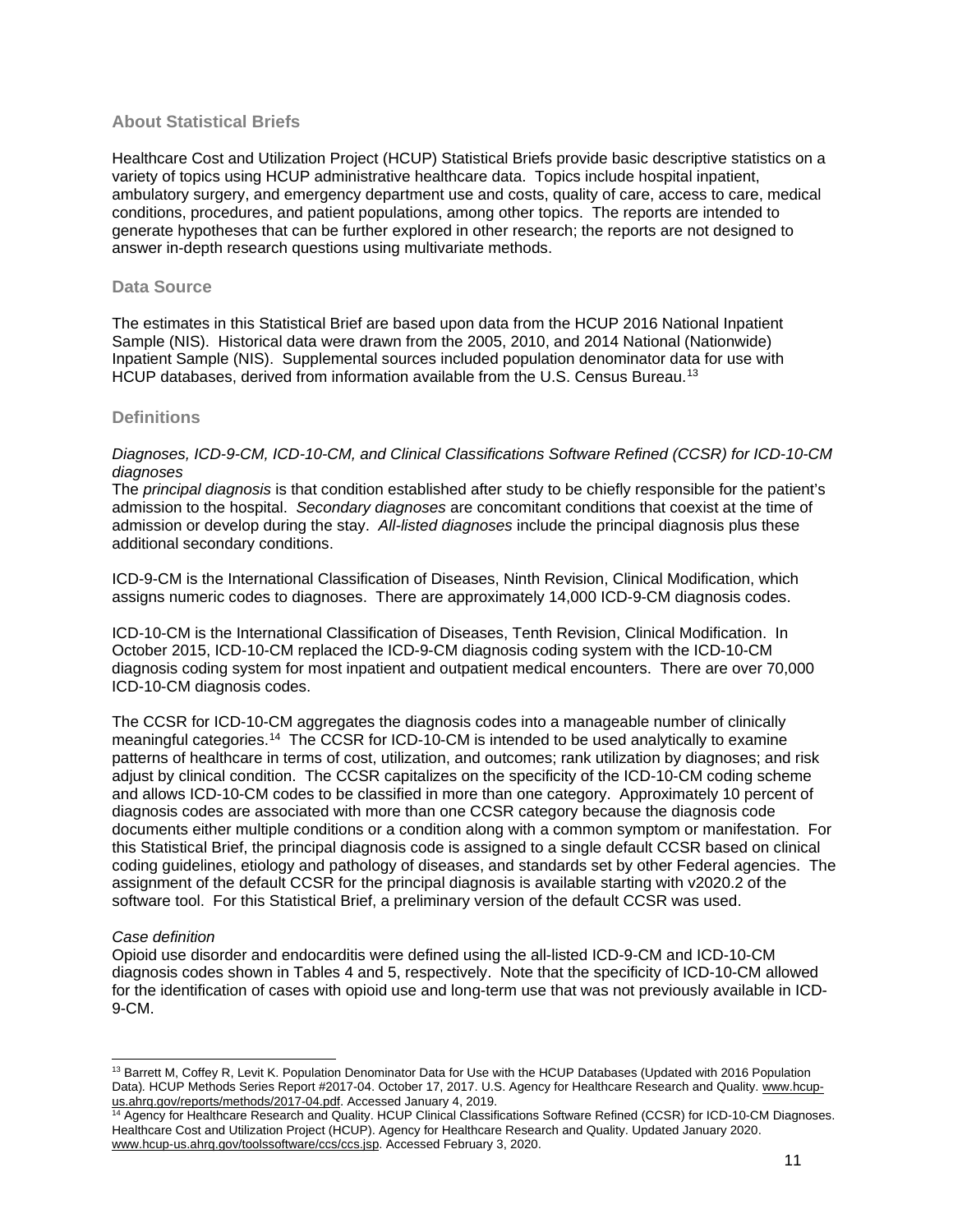The definition of opioid use disorder in this Statistical Brief may differ from the definition used in other HCUP reports about opioid-related hospitalizations because of the specific focus on the relationship between opioids and endocarditis in this Statistical Brief. In particular, the definition used here includes not only the general opioid dependence, abuse and use, poisoning, and adverse effect codes as an initial or subsequent encounter but also opioid abuse/dependence in remission and long-term use of opiates. The definition does not include sequela codes for poisoning and adverse effects.

| <b>Diagnosis</b><br>code | <b>Description</b>                                                             |
|--------------------------|--------------------------------------------------------------------------------|
|                          | ICD-9-CM diagnosis codes                                                       |
| 304.00                   | Opioid type dependence, unspecified                                            |
| 304.01                   | Opioid type dependence, continuous                                             |
| 304.02                   | Opioid type dependence, episodic                                               |
| 304.03                   | Opioid type dependence, in remission                                           |
| 304.70                   | Combinations of opioid type drug with any other drug dependence, unspecified   |
| 304.71                   | Combinations of opioid type drug with any other drug dependence, continuous    |
| 304.72                   | Combinations of opioid type drug with any other drug dependence, episodic      |
| 304.73                   | Combinations of opioid type drug with any other drug dependence, in remission  |
| 305.50                   | Opioid abuse, unspecified                                                      |
| 305.51                   | Opioid abuse, continuous                                                       |
| 305.52                   | Opioid abuse, episodic                                                         |
| 305.53                   | Opioid abuse, in remission                                                     |
| 965.00                   | Poisoning by opium (alkaloids), unspecified                                    |
| 965.01                   | Poisoning by heroin                                                            |
| 965.02                   | Poisoning by methadone                                                         |
| 965.09                   | Poisoning by other opiates and related narcotics                               |
| 970.1                    | Poisoning by opiate antagonists                                                |
| E850.0                   | Accidental poisoning by heroin                                                 |
| E850.1                   | Accidental poisoning by methadone                                              |
| E850.2                   | Accidental poisoning by other opiates and related narcotics                    |
| E935.0                   | Heroin causing adverse effects in therapeutic use                              |
| E935.1                   | Methadone causing adverse effects in therapeutic use                           |
| E935.2                   | Other opiates and related narcotics causing adverse effects in therapeutic use |
| E940.1                   | Adverse effects of opiate antagonists                                          |
|                          | ICD-10-CM diagnosis codes                                                      |
|                          | Opioid abuse/dependence                                                        |
| F11.10                   | Opioid abuse, uncomplicated                                                    |
| F11.120                  | Opioid abuse with intoxication, uncomplicated                                  |
| F11.121                  | Opioid abuse with intoxication, delirium                                       |
| F11.122                  | Opioid abuse with intoxication, with perceptual disturbance                    |
| F11.129                  | Opioid abuse with intoxication, unspecified                                    |
| F11.14                   | Opioid abuse with opioid-induced mood disorder                                 |
| F11.150                  | Opioid abuse with opioid-induced psychotic disorder, with delusions            |
| F11.151                  | Opioid abuse with opioid-induced psychotic disorder, with hallucinations       |
| F11.159                  | Opioid abuse with opioid-induced psychotic disorder, unspecified               |

**Table 4. ICD-9-CM and ICD-10-CM diagnosis codes defining opioid use disorder (OUD)**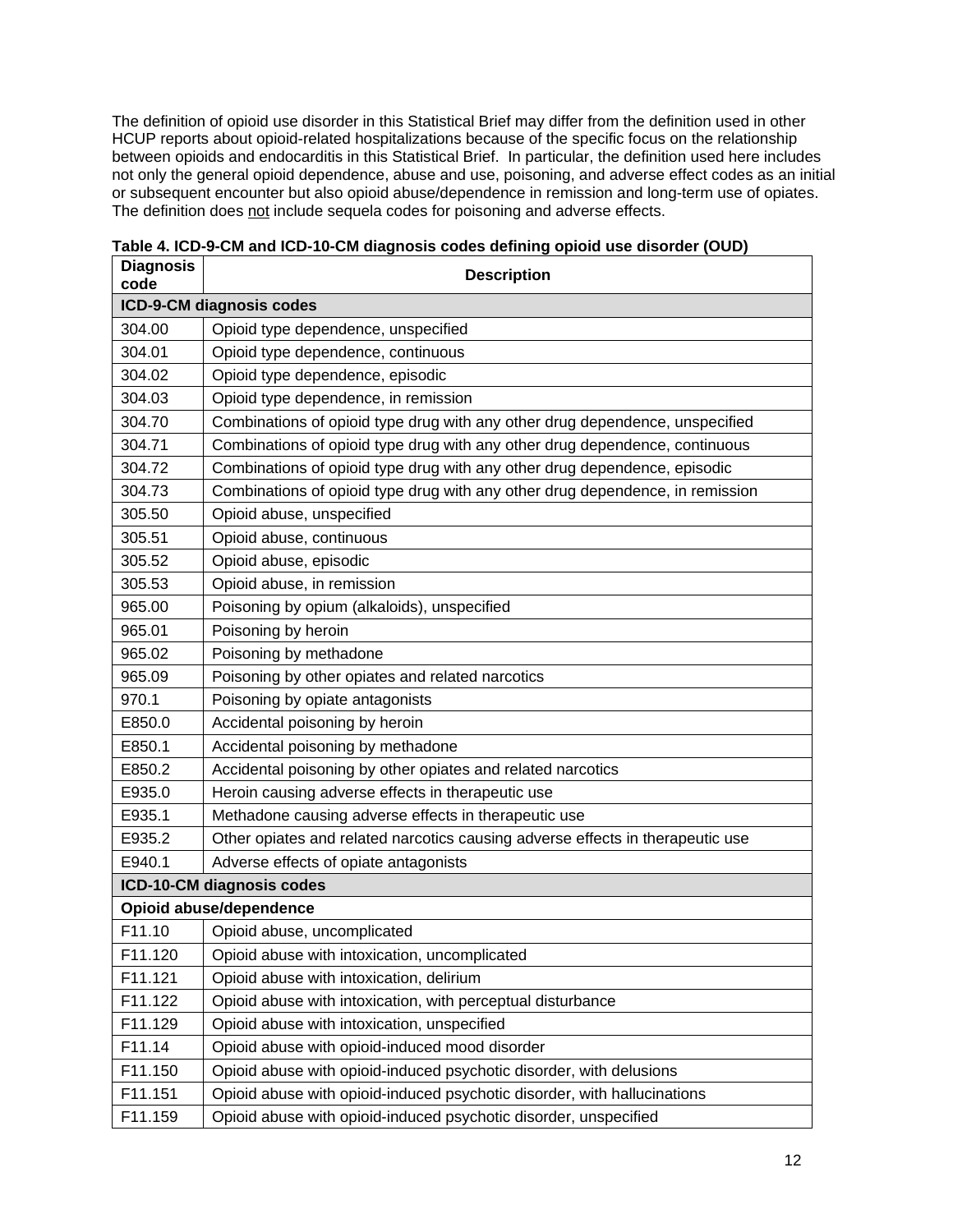| <b>Diagnosis</b><br>code | <b>Description</b>                                                                  |
|--------------------------|-------------------------------------------------------------------------------------|
| F11.181                  | Opioid abuse with opioid-induced sexual dysfunction                                 |
| F11.182                  | Opioid abuse with opioid-induced sleep disorder                                     |
| F11.188                  | Opioid abuse with other opioid-induced disorder                                     |
| F11.19                   | Opioid abuse with unspecified opioid-induced disorder                               |
| F11.20                   | Opioid dependence, uncomplicated                                                    |
| F11.21                   | Opioid dependence, in remission                                                     |
| F11.220                  | Opioid dependence with intoxication, uncomplicated                                  |
| F11.221                  | Opioid dependence with intoxication, delirium                                       |
| F11.222                  | Opioid dependence with intoxication, with perceptual disturbance                    |
| F11.229                  | Opioid dependence with intoxication, unspecified                                    |
| F11.23                   | Opioid dependence with withdrawal                                                   |
| F11.24                   | Opioid dependence with opioid-induced mood disorder                                 |
| F11.250                  | Opioid dependence with opioid-induced psychotic disorder, with delusions            |
| F11.251                  | Opioid dependence with opioid-induced psychotic disorder, with hallucinations       |
| F11.259                  | Opioid dependence with opioid-induced psychotic disorder, unspecified               |
| F11.281                  | Opioid dependence with opioid-induced sexual dysfunction                            |
| F11.282                  | Opioid dependence with opioid-induced sleep disorder                                |
| F11.288                  | Opioid dependence with other opioid-induced disorder                                |
| F11.29                   | Opioid dependence with unspecified opioid-induced disorder                          |
| Opioid use               |                                                                                     |
| F11.90                   | Opioid use, unspecified, uncomplicated                                              |
| F11.920                  | Opioid use, unspecified with intoxication, uncomplicated                            |
| F11.921                  | Opioid use, unspecified with intoxication delirium                                  |
| F11.922                  | Opioid use, unspecified with intoxication, with perceptual disturbance              |
| F11.929                  | Opioid use, unspecified with intoxication, unspecified                              |
| F11.93                   | Opioid use, unspecified, with withdrawal                                            |
| F11.94                   | Opioid use, unspecified, with opioid-induced mood disorder                          |
| F11.950                  | Opioid use, unspecified with opioid-induced psychotic disorder, with delusions      |
| F11.951                  | Opioid use, unspecified with opioid-induced psychotic disorder, with hallucinations |
| F11.959                  | Opioid use, unspecified with opioid-induced psychotic disorder, unspecified         |
| F11.981                  | Opioid use, unspecified with opioid-induced sexual dysfunction                      |
| F11.982                  | Opioid use, unspecified with opioid-induced sleep disorder                          |
| F11.988                  | Opioid use, unspecified with other opioid-induced disorder                          |
| F11.99                   | Opioid use, unspecified, with unspecified opioid-induced disorder                   |
| <b>Poisoning</b>         |                                                                                     |
| T40.0X1A                 | Poisoning by opium, accidental (unintentional), initial encounter                   |
| T40.0X1D                 | Poisoning by opium, accidental (unintentional), subsequent encounter                |
| T40.0X2A                 | Poisoning by opium, intentional self-harm, initial encounter                        |
| T40.0X2D                 | Poisoning by opium, intentional self-harm, subsequent encounter                     |
| T40.0X3A                 | Poisoning by opium, assault, initial encounter                                      |
| T40.0X3D                 | Poisoning by opium, assault, subsequent encounter                                   |
| T40.0X4A                 | Poisoning by opium, undetermined, initial encounter                                 |
| T40.0X4D                 | Poisoning by opium, undetermined, subsequent encounter                              |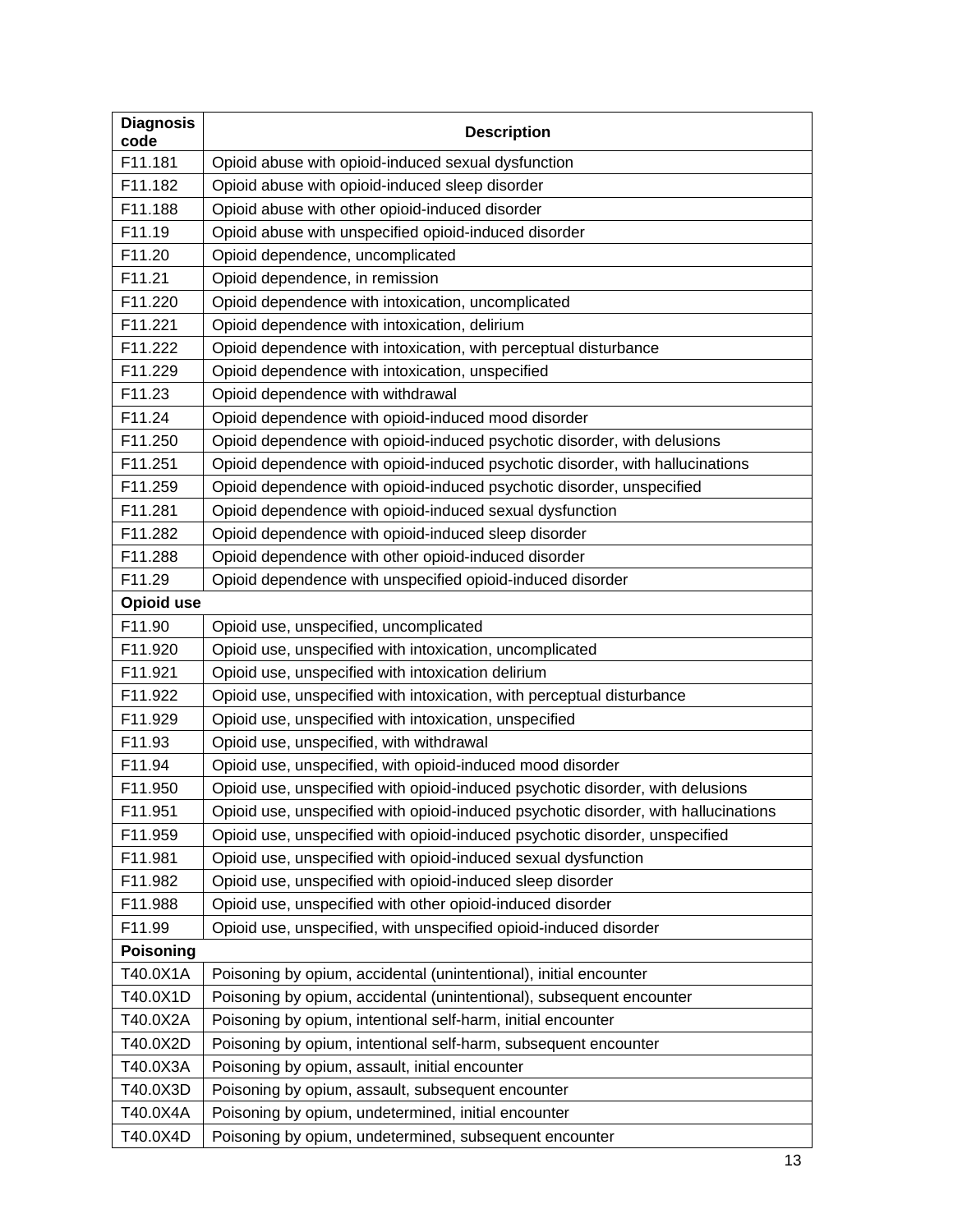| <b>Diagnosis</b><br>code | <b>Description</b>                                                                   |
|--------------------------|--------------------------------------------------------------------------------------|
| T40.1X1A                 | Poisoning by heroin, accidental (unintentional), initial encounter                   |
| T40.1X1D                 | Poisoning by heroin, accidental (unintentional), subsequent encounter                |
| T40.1X2A                 | Poisoning by heroin, intentional self-harm, initial encounter                        |
| T40.1X2D                 | Poisoning by heroin, intentional self-harm, subsequent encounter                     |
| T40.1X3A                 | Poisoning by heroin, assault, initial encounter                                      |
| T40.1X3D                 | Poisoning by heroin, assault, subsequent encounter                                   |
| T40.1X4A                 | Poisoning by heroin, undetermined, initial encounter                                 |
| T40.1X4D                 | Poisoning by heroin, undetermined, subsequent encounter                              |
| T40.2X1A                 | Poisoning by other opioids, accidental (unintentional), initial encounter            |
| T40.2X1D                 | Poisoning by other opioids, accidental (unintentional), subsequent encounter         |
| T40.2X2A                 | Poisoning by other opioids, intentional self-harm, initial encounter                 |
| T40.2X2D                 | Poisoning by other opioids, intentional self-harm, subsequent encounter              |
| T40.2X3A                 | Poisoning by other opioids, assault, initial encounter                               |
| T40.2X3D                 | Poisoning by other opioids, assault, subsequent encounter                            |
| T40.2X4A                 | Poisoning by other opioids, undetermined, initial encounter                          |
| T40.2X4D                 | Poisoning by other opioids, undetermined, subsequent encounter                       |
| T40.3X1A                 | Poisoning by methadone, accidental (unintentional), initial encounter                |
| T40.3X1D                 | Poisoning by methadone, accidental (unintentional), subsequent encounter             |
| T40.3X2A                 | Poisoning by methadone, intentional self-harm, initial encounter                     |
| T40.3X2D                 | Poisoning by methadone, intentional self-harm, subsequent encounter                  |
| T40.3X3A                 | Poisoning by methadone, assault, initial encounter                                   |
| T40.3X3D                 | Poisoning by methadone, assault, subsequent encounter                                |
| T40.3X4A                 | Poisoning by methadone, undetermined, initial encounter                              |
| T40.3X4D                 | Poisoning by methadone, undetermined, subsequent encounter                           |
| T40.4X1A                 | Poisoning by synthetic narcotics, accidental (unintentional), initial encounter      |
| T40.4X1D                 | Poisoning by synthetic narcotics, accidental (unintentional), subsequent encounter   |
| T40.4X2A                 | Poisoning by other synthetic narcotics, intentional self-harm, initial encounter     |
| T40.4X2D                 | Poisoning by other synthetic narcotics, intentional self-harm, subsequent encounter  |
| T40.4X3A                 | Poisoning by other synthetic narcotics, assault, initial encounter                   |
| T40.4X3D                 | Poisoning by other synthetic narcotics, assault, subsequent encounter                |
| T40.4X4A                 | Poisoning by synthetic narcotics, undetermined, initial encounter                    |
| T40.4X4D                 | Poisoning by synthetic narcotics, undetermined, subsequent encounter                 |
| T40.601A                 | Poisoning by unspecified narcotics, accidental (unintentional), initial encounter    |
| T40.601D                 | Poisoning by unspecified narcotics, accidental (unintentional), subsequent encounter |
| T40.602A                 | Poisoning by unspecified narcotics, intentional self-harm, initial encounter         |
| T40.602D                 | Poisoning by unspecified narcotics, intentional self-harm, subsequent encounter      |
| T40.603A                 | Poisoning by unspecified narcotics, assault, initial encounter                       |
| T40.603D                 | Poisoning by unspecified narcotics, assault, subsequent encounter                    |
| T40.604A                 | Poisoning by unspecified narcotics, undetermined, initial encounter                  |
| T40.604D                 | Poisoning by unspecified narcotics, undetermined, subsequent encounter               |
| T40.691A                 | Poisoning by other narcotics, accidental (unintentional), initial encounter          |
| T40.691D                 | Poisoning by other narcotics, accidental (unintentional), subsequent encounter       |
| T40.692A                 | Poisoning by other narcotics, intentional self-harm, initial encounter               |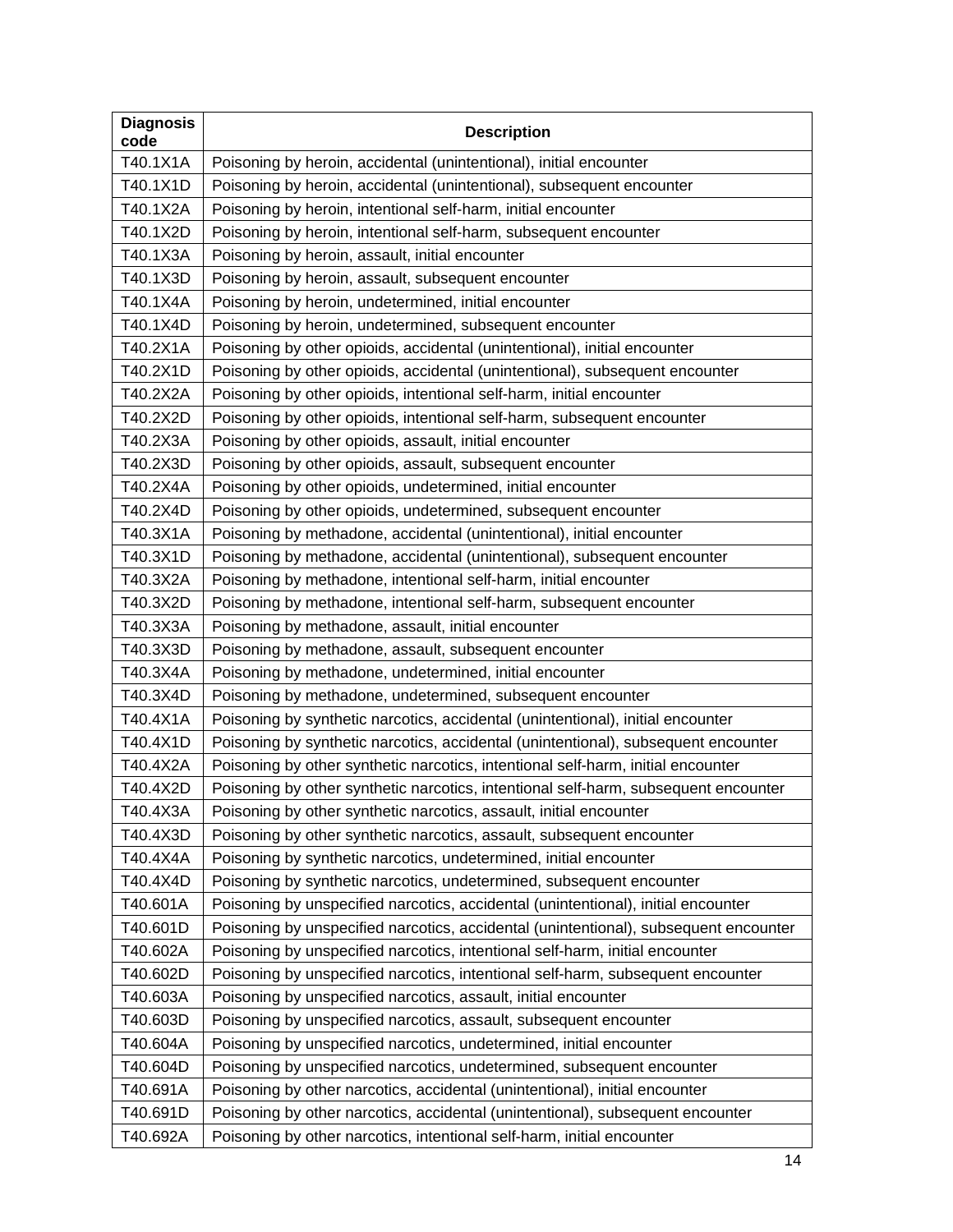| <b>Diagnosis</b><br>code | <b>Description</b>                                                        |
|--------------------------|---------------------------------------------------------------------------|
| T40.692D                 | Poisoning by other narcotics, intentional self-harm, subsequent encounter |
| T40.693A                 | Poisoning by other narcotics, assault, initial encounter                  |
| T40.693D                 | Poisoning by other narcotics, assault, subsequent encounter               |
| T40.694A                 | Poisoning by other narcotics, undetermined, initial encounter             |
| T40.694D                 | Poisoning by other narcotics, undetermined, subsequent encounter          |
| <b>Adverse effects</b>   |                                                                           |
| T40.0X5A                 | Adverse effect of opium, initial encounter                                |
| T40.0X5D                 | Adverse effect of opium, subsequent encounter                             |
| T40.2X5A                 | Adverse effect of other opioids, initial encounter                        |
| T40.2X5D                 | Adverse effect of other opioids, subsequent encounter                     |
| T40.3X5A                 | Adverse effect of methadone, initial encounter                            |
| T40.3X5D                 | Adverse effect of methadone, subsequent encounter                         |
| T40.4X5A                 | Adverse effect of synthetic narcotics, initial encounter                  |
| T40.4X5D                 | Adverse effect of synthetic narcotic, subsequent encounter                |
| T40.605A                 | Adverse effect of unspecified narcotics, initial encounter                |
| T40.605D                 | Adverse effect of unspecified narcotics, subsequent encounter             |
| T40.695A                 | Adverse effect of other narcotics, initial encounter                      |
| T40.695D                 | Adverse effect of other narcotics, subsequent encounter                   |
|                          | Long-term use of opiates                                                  |
| Z79.891                  | Long-term (current) use of opiate analgesic                               |

Abbreviations: ICD-9-CM, International Classification of Diseases, Ninth Revision, Clinical Modification; ICD-10-CM, International Classification of Diseases, Tenth Revision, Clinical Modification

# **Table 5. ICD-9-CM and ICD-10-CM diagnosis codes defining endocarditis**

| <b>Diagnosis</b><br>code | <b>Description</b>                                                         |  |  |
|--------------------------|----------------------------------------------------------------------------|--|--|
|                          | ICD-9-CM diagnosis codes                                                   |  |  |
| 036.42                   | Meningococcal endocarditis                                                 |  |  |
| 098.84                   | Gonococcal endocarditis                                                    |  |  |
| 112.81                   | Candidal endocarditis                                                      |  |  |
| 115.04                   | Infection by Histoplasma capsulatum, endocarditis                          |  |  |
| 115.14                   | Infection by Histoplasma duboisii, endocarditis                            |  |  |
| 115.94                   | Histoplasmosis, unspecified, endocarditis                                  |  |  |
| 421.0                    | Acute and subacute bacterial endocarditis                                  |  |  |
| 421.1                    | Acute and subacute infective endocarditis in diseases classified elsewhere |  |  |
| 421.9                    | Acute endocarditis, unspecified                                            |  |  |
| 424.90                   | Endocarditis, valve unspecified, unspecified cause                         |  |  |
| 424.91                   | Endocarditis in diseases classified elsewhere                              |  |  |
| 424.99                   | Other endocarditis, valve unspecified                                      |  |  |
|                          | ICD-10-CM diagnosis codes                                                  |  |  |
| A32.82                   | Listerial endocarditis                                                     |  |  |
| A39.51                   | Meningococcal endocarditis                                                 |  |  |
| A52.03                   | Syphilitic endocarditis                                                    |  |  |
| A54.83                   | Gonococcal heart infection                                                 |  |  |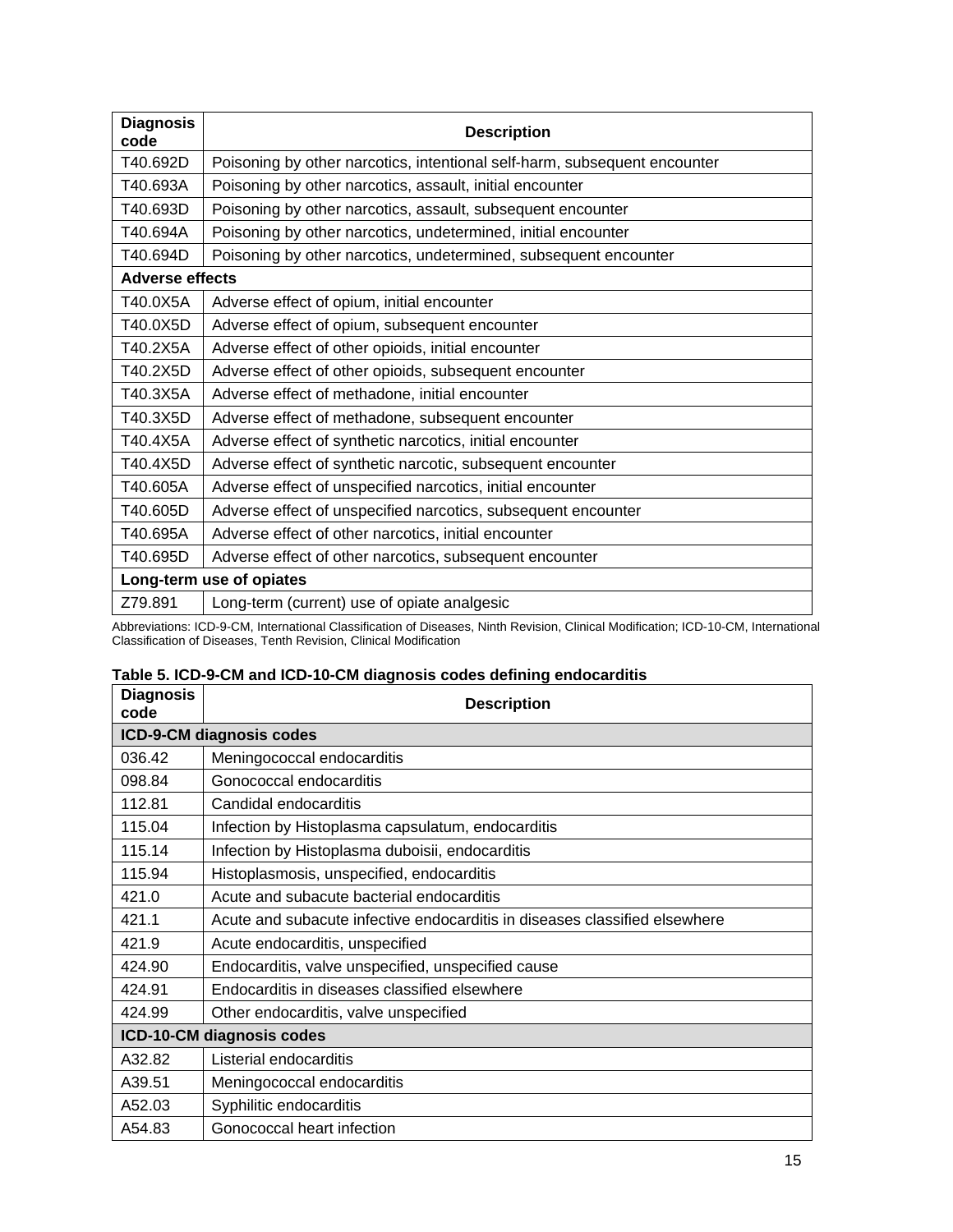| <b>Diagnosis</b><br>code | <b>Description</b>                                                      |
|--------------------------|-------------------------------------------------------------------------|
| B33.21                   | Viral endocarditis                                                      |
| B37.6                    | Candidal endocarditis                                                   |
| 101.1                    | Acute rheumatic endocarditis                                            |
| 133.0                    | Acute and subacute infective endocarditis                               |
| 133.9                    | Acute and subacute endocarditis, unspecified                            |
| 138                      | Endocarditis, valve unspecified                                         |
| 139                      | Endocarditis and heart valve disorders in diseases classified elsewhere |
| M32.11                   | Endocarditis in systemic lupus erythematosus                            |

Abbreviations: ICD-9-CM, International Classification of Diseases, Ninth Revision, Clinical Modification; ICD-10-CM, International Classification of Diseases, Tenth Revision, Clinical Modification

#### *Types of hospitals included in the HCUP National (Nationwide) Inpatient Sample*

The National (Nationwide) Inpatient Sample (NIS) is based on data from community hospitals, which are defined as short-term, non-Federal, general, and other hospitals, excluding hospital units of other institutions (e.g., prisons). The NIS includes obstetrics and gynecology, otolaryngology, orthopedic, cancer, pediatric, public, and academic medical hospitals. Excluded are long-term care facilities such as rehabilitation, psychiatric, and alcoholism and chemical dependency hospitals. Beginning in 2012, longterm acute care hospitals are also excluded. However, if a patient received long-term care, rehabilitation, or treatment for a psychiatric or chemical dependency condition in a community hospital, the discharge record for that stay will be included in the NIS.

#### *Unit of analysis*

The unit of analysis is the hospital discharge (i.e., the hospital stay), not a person or patient. This means that a person who is admitted to the hospital multiple times in 1 year will be counted each time as a separate discharge from the hospital.

#### *Location of patients' residence*

Place of residence is based on the rural-urban continuum codes (RUCC) for U.S. counties developed by the United States Department of Agriculture (USDA). [15](#page-15-0) For this Statistical Brief, we collapsed the RUCC categories into the following three groups:

- Metro:
	- o Counties in metro areas of 1 million population or more
	- o Counties in metro areas of 250,000 to 1 million population
	- o Counties in metro areas of fewer than 250,000 population
- Rural (nonmetro), adjacent to metro area:
	- o Urban population of 20,000 or more, adjacent to a metro area
	- o Urban population of 2,500 to 19,999, adjacent to a metro area
	- $\circ$  Completely rural or less than 2,500 urban population, adjacent to a metro area
- Rural (nonmetro), remote area:
	- o Urban population of 20,000 or more, not adjacent to a metro area
	- o Urban population of 2,500 to 19,999, not adjacent to a metro area
	- $\circ$  Completely rural or less than 2,500 urban population, not adjacent to a metro area

#### *Community-level income*

Community-level income is based on the median household income of the patient's ZIP Code of residence. Quartiles are defined so that the total U.S. population is evenly distributed. Cut-offs for the quartiles are determined annually using ZIP Code demographic data obtained from Claritas, a vendor that

<span id="page-15-0"></span><sup>&</sup>lt;sup>15</sup> United States Department of Agriculture. Rural-Urban Continuum Codes. Updated October 25,2019. [www.ers.usda.gov/data](http://www.ers.usda.gov/data-products/rural-urban-continuum-codes/)[products/rural-urban-continuum-codes/.](http://www.ers.usda.gov/data-products/rural-urban-continuum-codes/) Accessed June 26, 2019.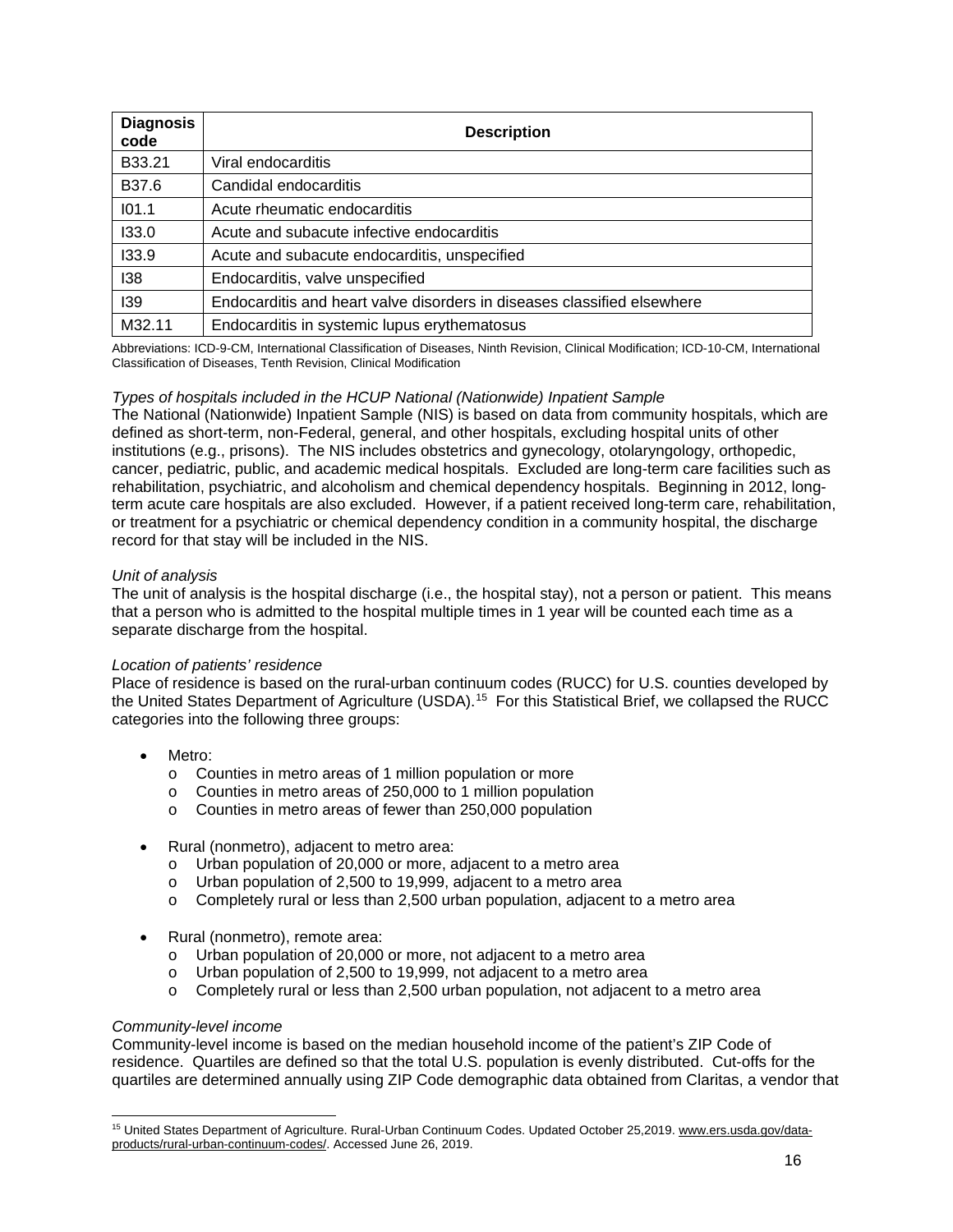produces population estimates and projections based on data from the U.S. Census Bureau.<sup>[16](#page-16-0)</sup> The value ranges for the income quartiles vary by year. The income quartile is missing for patients who are homeless or foreign.

## *Expected payer*

To make coding uniform across all HCUP data sources, the primary expected payer for the hospital stay combines detailed categories into general groups:

- Medicare: includes fee-for-service and managed care Medicare
- Medicaid: includes fee-for-service and managed care Medicaid
- Private insurance: includes commercial nongovernmental payers, regardless of the type of plan (e.g., private health maintenance organizations [HMOs], preferred provider organizations [PPOs])
- Self-pay/No charge: includes self-pay, no charge, charity, and no expected payment
- Other payers: includes other Federal and local government programs (e.g., TRICARE, CHAMPVA, Indian Health Service, Black Lung, Title V) and Workers' Compensation

Hospital stays that were expected to be billed to the State Children's Health Insurance Program (SCHIP) may be classified as Medicaid or Other, depending on the structure of the State program. Because most State data do not identify SCHIP as a separate expected payer, it is not possible to present this information separately.

For this Statistical Brief, when more than one payer is listed for a hospital discharge, the first-listed payer is used.

#### *Discharge status*

Discharge status reflects the disposition of the patient at discharge from the hospital and includes the following six categories: routine (to home); transfer to another short-term hospital; other transfers (including skilled nursing facility, intermediate care, and another type of facility such as a nursing home); home health care; against medical advice (AMA); or died in the hospital.

#### *Region and division*

Region is one of the four regions defined by the U.S. Census Bureau. Division corresponds to the location of the hospital and is one of the nine divisions defined by the U.S. Census Bureau.

- Northeast:
	- o New England: Maine, New Hampshire, Vermont, Massachusetts, Rhode Island, Connecticut <br>o Middle Atlantic: New York, New Jersey, Pennsylvania Middle Atlantic: New York, New Jersey, Pennsylvania
- Midwest:
	- o East North Central: Ohio, Indiana, Illinois, Michigan, Wisconsin
	- o West North Central: Minnesota, Iowa, Missouri, North Dakota, South Dakota, Nebraska, Kansas
- South:
	- o South Atlantic: Delaware, Maryland, District of Columbia, Virginia, West Virginia, North Carolina, South Carolina, Georgia, Florida
	- o East South Central: Kentucky, Tennessee, Alabama, Mississippi
	- o West South Central: Arkansas, Louisiana, Oklahoma, Texas
- West:
	- o Mountain: Montana, Idaho, Wyoming, Colorado, New Mexico, Arizona, Utah, Nevada
	- o Pacific: Washington, Oregon, California, Alaska, Hawaii

#### **About HCUP**

The Healthcare Cost and Utilization Project (HCUP, pronounced "H-Cup") is a family of healthcare databases and related software tools and products developed through a Federal-State-Industry

<span id="page-16-0"></span><sup>16</sup> Claritas. Claritas Demographic Profile by ZIP Code. [https://claritas360.claritas.com/mybestsegments/.](https://urldefense.proofpoint.com/v2/url?u=https-3A__claritas360.claritas.com_mybestsegments_&d=DwMFAg&c=jf_iaSHvJObTbx-siA1ZOg&r=2qQwVBn6hVQgR7RNjEA4Tc2Yt-lUl674IM-sBUsuioI&m=1oiJ3ExnOAcDgPI-UYilibv22PKIWdoJGEckJMX1wBo&s=bItTFDXTd66iEpPXEANbDP7yfCHH-cfeRDFJ2CX5X-4&e=) Accessed January 4, 2019.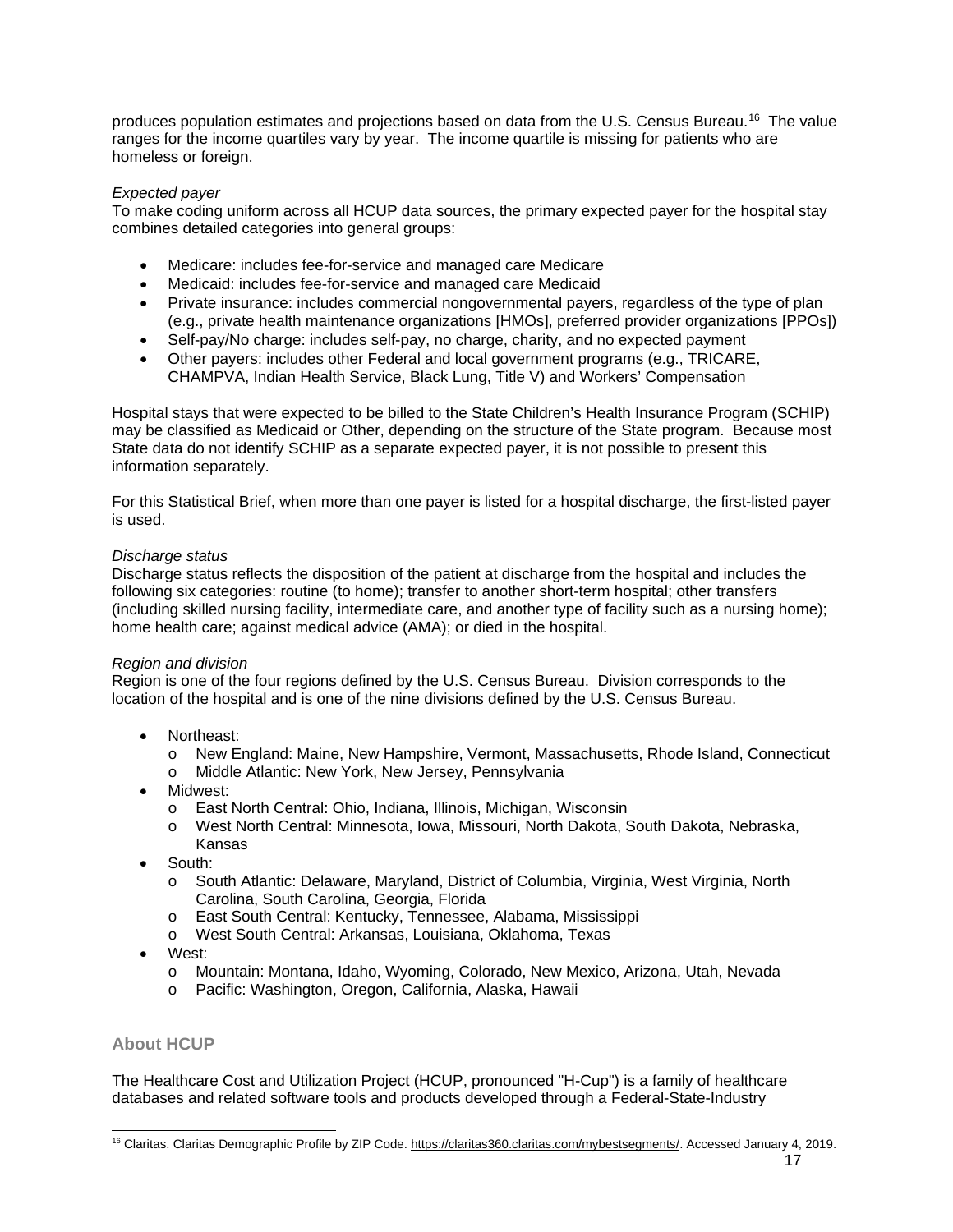partnership and sponsored by the Agency for Healthcare Research and Quality (AHRQ). HCUP databases bring together the data collection efforts of State data organizations, hospital associations, and private data organizations (HCUP Partners) and the Federal government to create a national information resource of encounter-level healthcare data. HCUP includes the largest collection of longitudinal hospital care data in the United States, with all-payer, encounter-level information beginning in 1988. These databases enable research on a broad range of health policy issues, including cost and quality of health services, medical practice patterns, access to healthcare programs, and outcomes of treatments at the national, State, and local market levels.

HCUP would not be possible without the contributions of the following data collection Partners from across the United States:

**Alaska** Department of Health and Social Services **Alaska** State Hospital and Nursing Home Association **Arizona** Department of Health Services **Arkansas** Department of Health **California** Office of Statewide Health Planning and Development **Colorado** Hospital Association **Connecticut** Hospital Association **Delaware** Division of Public Health **District of Columbia** Hospital Association **Florida** Agency for Health Care Administration **Georgia** Hospital Association **Hawaii** Laulima Data Alliance, a subsidiary of the Healthcare Association of Hawaii **Illinois** Department of Public Health **Indiana** Hospital Association **Iowa** Hospital Association **Kansas** Hospital Association **Kentucky** Cabinet for Health and Family Services **Louisiana** Department of Health **Maine** Health Data Organization **Maryland** Health Services Cost Review Commission **Massachusetts** Center for Health Information and Analysis **Michigan** Health & Hospital Association **Minnesota** Hospital Association **Mississippi** State Department of Health **Missouri** Hospital Industry Data Institute **Montana** Hospital Association **Nebraska** Hospital Association **Nevada** Department of Health and Human Services **New Hampshire** Department of Health & Human Services **New Jersey** Department of Health **New Mexico** Department of Health **New York** State Department of Health **North Carolina** Department of Health and Human Services **North Dakota** (data provided by the Minnesota Hospital Association) **Ohio** Hospital Association **Oklahoma** State Department of Health **Oregon** Association of Hospitals and Health Systems **Oregon** Office of Health Analytics **Pennsylvania** Health Care Cost Containment Council **Rhode Island** Department of Health **South Carolina** Revenue and Fiscal Affairs Office **South Dakota** Association of Healthcare Organizations **Tennessee** Hospital Association **Texas** Department of State Health Services **Utah** Department of Health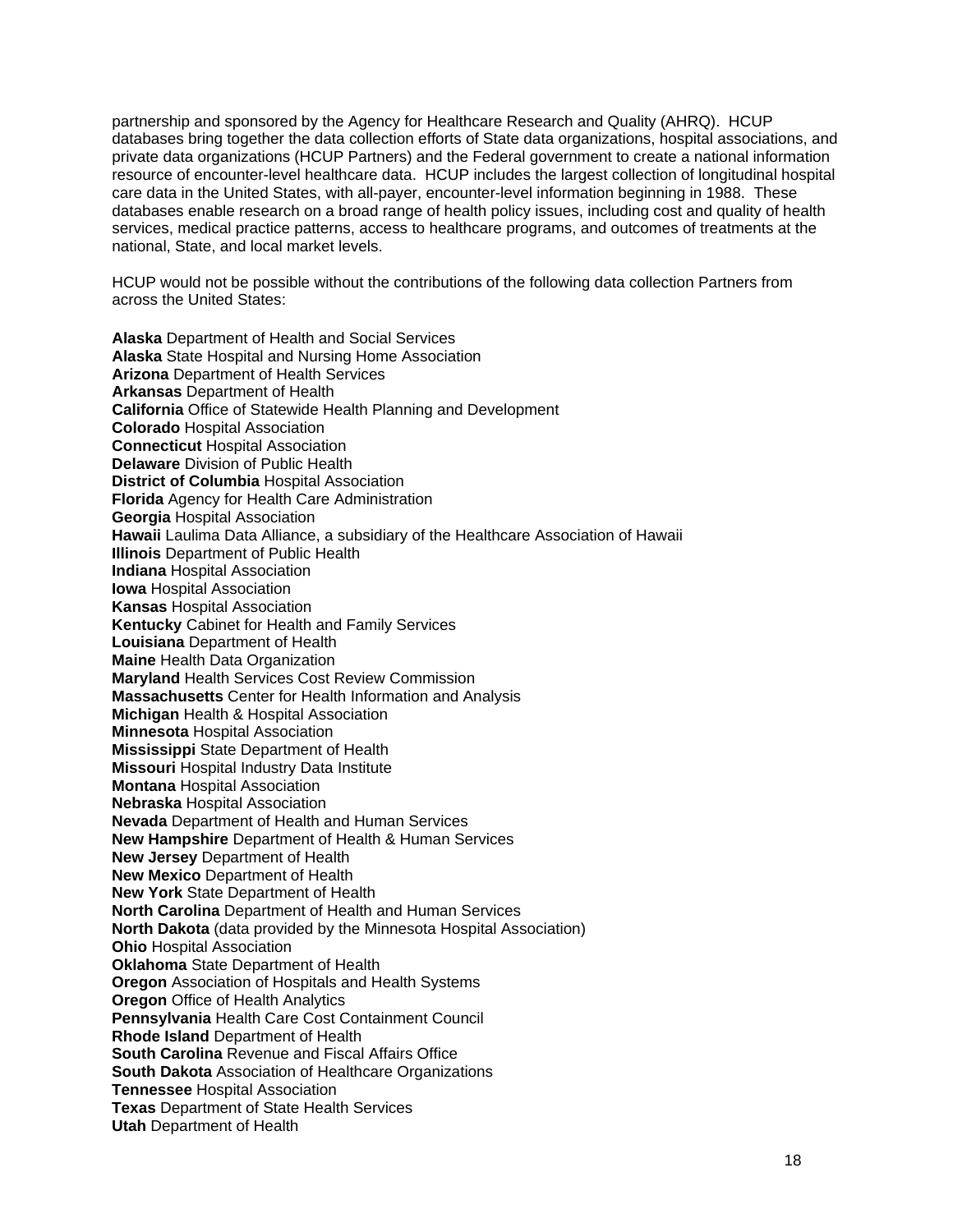**Vermont** Association of Hospitals and Health Systems **Virginia** Health Information **Washington** State Department of Health **West Virginia** Department of Health and Human Resources, West Virginia Health Care Authority **Wisconsin** Department of Health Services **Wyoming** Hospital Association

## **About the NIS**

The HCUP National (Nationwide) Inpatient Sample (NIS) is a nationwide database of hospital inpatient stays. The NIS is nationally representative of all community hospitals (i.e., short-term, non-Federal, nonrehabilitation hospitals). The NIS includes all payers. It is drawn from a sampling frame that contains hospitals comprising more than 95 percent of all discharges in the United States. The vast size of the NIS allows the study of topics at the national and regional levels for specific subgroups of patients. In addition, NIS data are standardized across years to facilitate ease of use. Over time, the sampling frame for the NIS has changed; thus, the number of States contributing to the NIS varies from year to year. The NIS is intended for national estimates only; no State-level estimates can be produced. The unweighted sample size for the 2016 NIS is 7,135,090 (weighted, this represents 35,675,421 inpatient stays).

#### **For More Information**

For other information on mental and substance use disorders, including opioid-related hospitalizations, refer to the HCUP Statistical Briefs located at [www.hcup-us.ahrq.gov/reports/statbriefs/sb\\_mhsa.jsp.](http://www.hcup-us.ahrq.gov/reports/statbriefs/sb_mhsa.jsp)

For additional HCUP statistics, visit:

- HCUP Fast Stats at [www.hcup-us.ahrq.gov/faststats/landing.jsp](http://www.hcup-us.ahrq.gov/faststats/landing.jsp) for easy access to the latest HCUP-based statistics for healthcare information topics
- HCUPnet, HCUP's interactive query system, at [www.hcupnet.ahrq.gov/](http://www.hcupnet.ahrq.gov/)

For more information about HCUP, visit [www.hcup-us.ahrq.gov/.](http://www.hcup-us.ahrq.gov/)

For a detailed description of HCUP and more information on the design of the National (Nationwide) Inpatient Sample (NIS), please refer to the following database documentation:

Agency for Healthcare Research and Quality. Overview of the National (Nationwide) Inpatient Sample (NIS). Healthcare Cost and Utilization Project (HCUP). Rockville, MD: Agency for Healthcare Research and Quality. Updated August 2018. [www.hcup-us.ahrq.gov/nisoverview.jsp.](http://www.hcup-us.ahrq.gov/nisoverview.jsp) Accessed January 4, 2019.

#### **Suggested Citation**

Weiss AJ (IBM Watson Health), Heslin KC (George Washington University), Stocks C (West Virginia University), Owens PL (AHRQ). Hospital Inpatient Stays Related to Opioid Use Disorder and Endocarditis, 2016. HCUP Statistical Brief #256. April 2020. Agency for Healthcare Research and Quality, Rockville, MD. [www.hcup-us.ahrq.gov/reports/statbriefs/sb256-Opioids-Endocarditis-Inpatient-Stays-](http://www.hcup-us.ahrq.gov/reports/statbriefs/sb256-Opioids-Endocarditis-Inpatient-Stays-2016.pdf)[2016.pdf.](http://www.hcup-us.ahrq.gov/reports/statbriefs/sb256-Opioids-Endocarditis-Inpatient-Stays-2016.pdf)

# **Acknowledgments**

The authors would like to acknowledge the contributions of Minya Sheng of IBM Watson Health.

∗ ∗ ∗

AHRQ welcomes questions and comments from readers of this publication who are interested in obtaining more information about access, cost, use, financing, and quality of healthcare in the United States. We also invite you to tell us how you are using this Statistical Brief and other HCUP data and